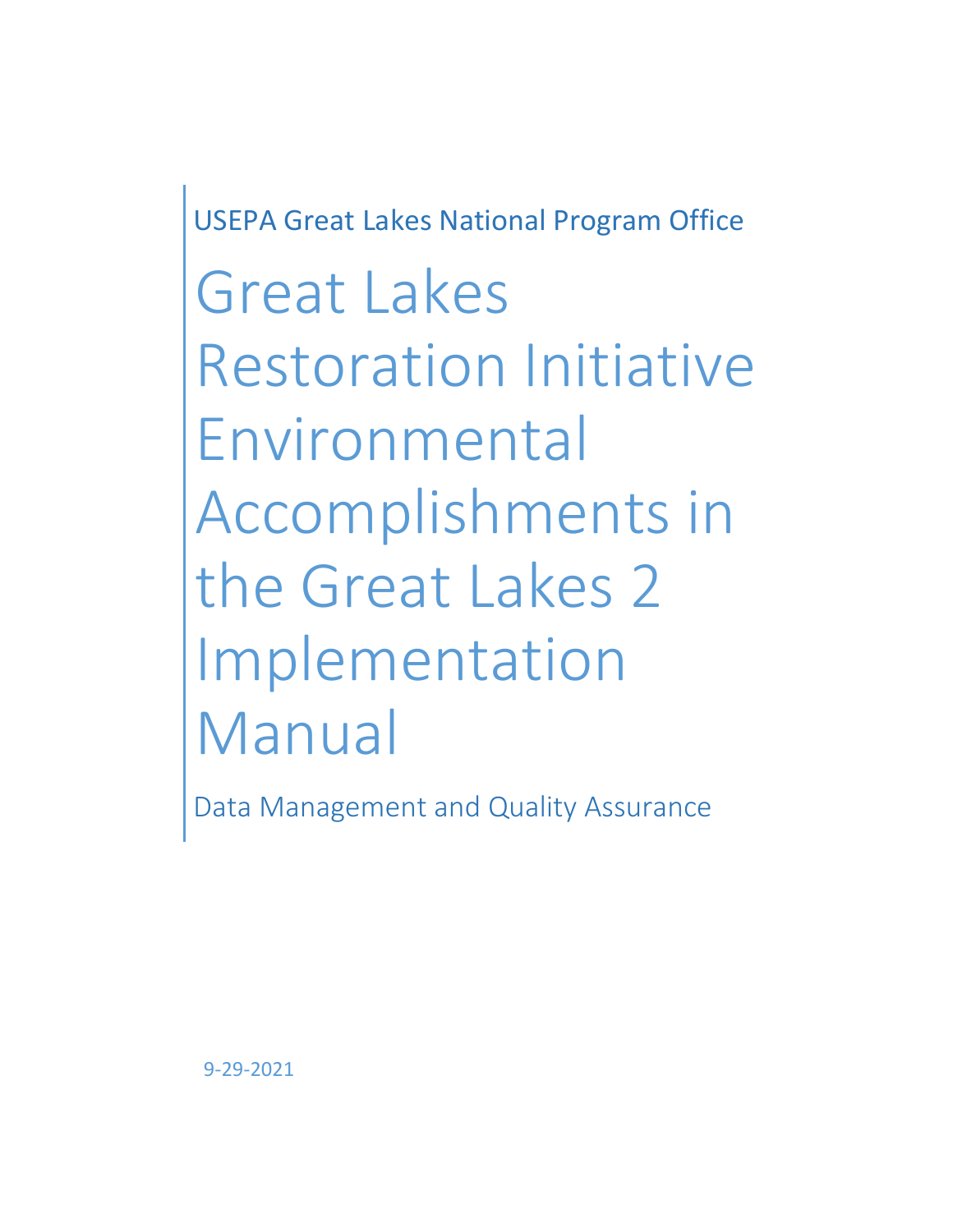# Data Management and Quality Assurance

# Contents

| A.ii. Environmental Accomplishments in the Great Lakes 2 Reporting Framework  3       |  |
|---------------------------------------------------------------------------------------|--|
|                                                                                       |  |
|                                                                                       |  |
|                                                                                       |  |
|                                                                                       |  |
|                                                                                       |  |
|                                                                                       |  |
|                                                                                       |  |
|                                                                                       |  |
|                                                                                       |  |
|                                                                                       |  |
| C.vii. Structure for EAGL2 Information System Data Entry Error! Bookmark not defined. |  |
|                                                                                       |  |
|                                                                                       |  |
| D.i. Identifying project information for submission or review each Data Call  18      |  |
|                                                                                       |  |
|                                                                                       |  |
|                                                                                       |  |
|                                                                                       |  |
|                                                                                       |  |
|                                                                                       |  |
|                                                                                       |  |
|                                                                                       |  |

# <span id="page-1-0"></span>A. Introduction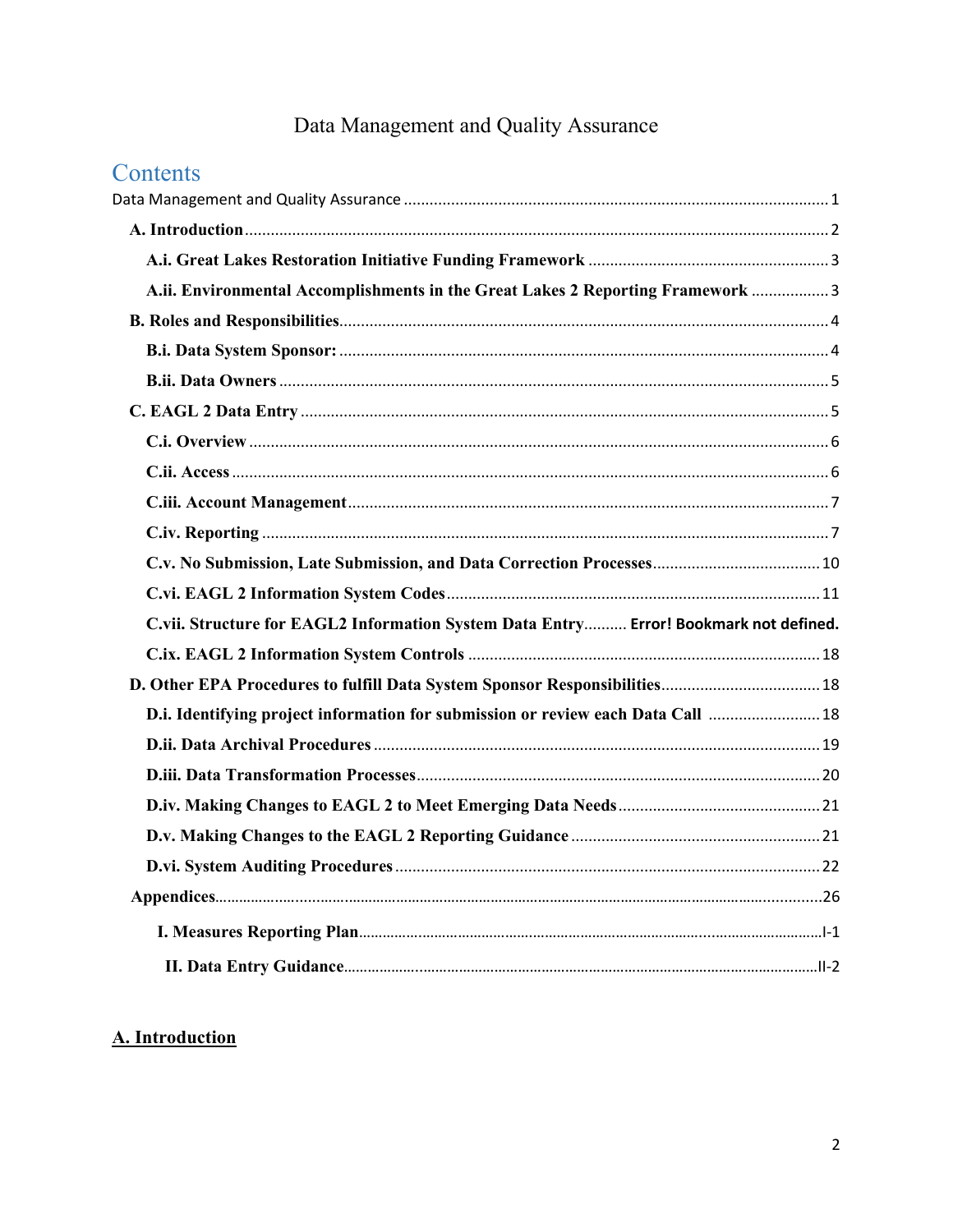#### <span id="page-2-0"></span>**A.i. Great Lakes Restoration Initiative Funding Framework**

# **GLRI Funding Framework**



Regional Working Group (RWG) agencies work together collaboratively to plan projects that meet Great Lakes' environmental needs and Great Lakes Restoration Initiative (GLRI) program goals as identified in GLRI Action Plans. Since fiscal year 2010, the United States Congress has allocated funding for the Great Lakes Restoration Initiative through annual federal appropriation bills. Following appropriation, RWG Agencies obligate this funding for programs, projects, or activities (collectively referred to as "GLRI-funded projects") that support the GLRI.

GLRI authorization for interagency agreements was enacted in legislation in 2015 and 2016 that amended Clean Water Action Section 118. Prior to that, authorization for GLRI interagency agreements was done through EPA's annual appropriation bills. The GLRI authorization supports the use of either the Clean Water Act or the RWG Agencies' existing federal authorities to implement GLRI-funded projects.

RWG agencies use a variety of mechanisms to obligate the funding provided through these interagency agreements for the implementation of GLRI-funded projects. Some GLRI-funded projects are directly implemented using agency staff. Others are implemented through contracts, grants, or other interagency agreements.

#### <span id="page-2-1"></span>**A.ii. Environmental Accomplishments in the Great Lakes 2 Reporting Framework**

The Environmental Accomplishments in the Great Lakes (EAGL 2) reporting framework, including the delineation of EAGL 2 reporting roles and responsibilities and the EAGL 2 website structure, is derived from the GLRI funding framework. The RWG Agencies that directly implement GLRI-funded projects or issue the grants, contracts, or interagency agreements to implement GLRI-funded projects are responsible for reporting into the EAGL 2 information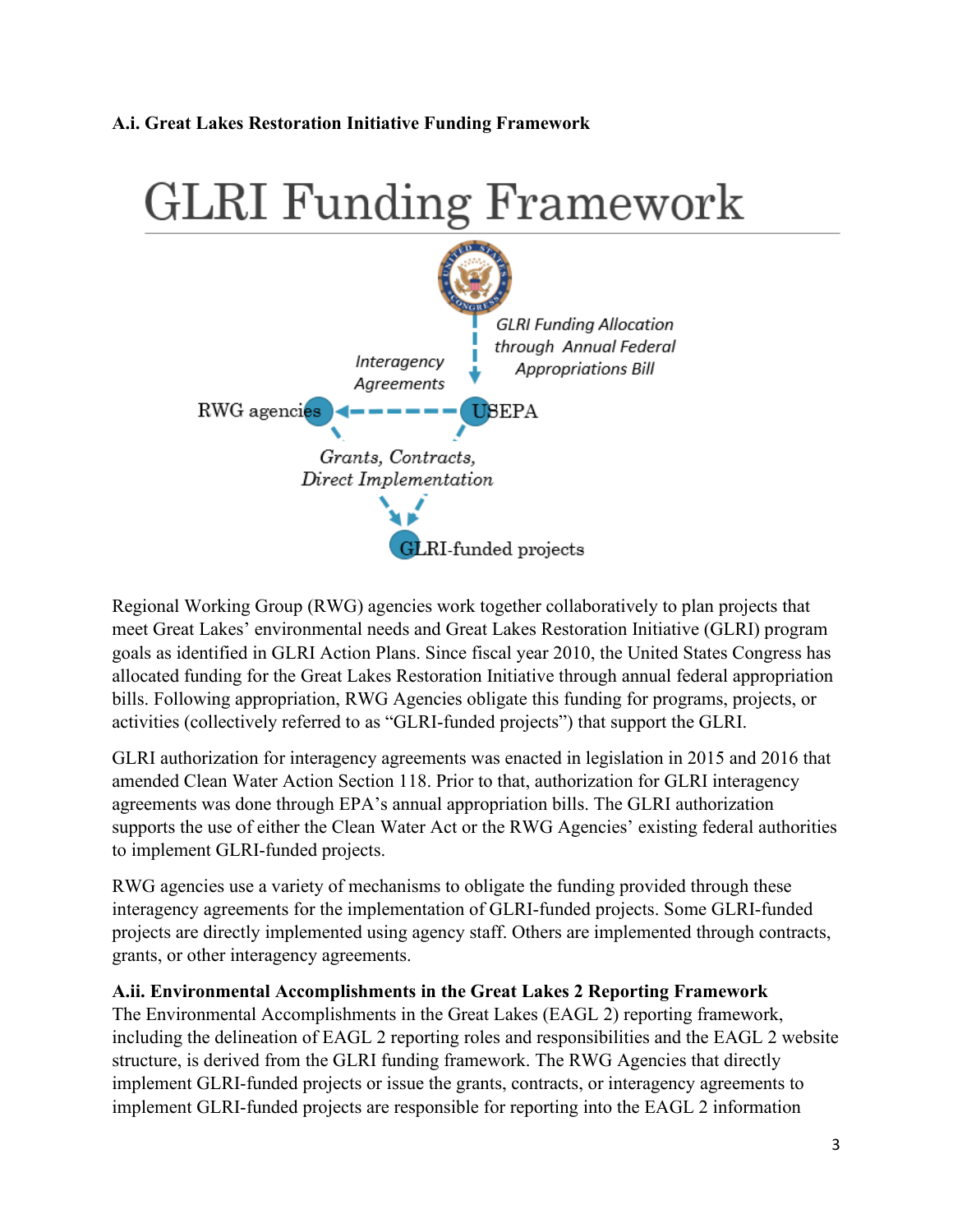system. These RWG Agencies are the **data owners** of results achieved by their GLRI-funded projects under their GLRI interagency agreements. As the chair of both the Interagency Task Force and the Regional Working Group, EPA coordinates activities of the GLRI, including reporting pursuant to congressional requirements and Action Plan commitments. As the entity requesting the data and reporting results, EPA is the **data system sponsor**.

# <span id="page-3-0"></span>**B. Roles and Responsibilities**

#### <span id="page-3-1"></span>**B.i. Data System Sponsor:**

• EPA, as coordinated by Great Lakes Nation Program Office (GLNPO) staff

#### GLNPO Reporting Coordinator

- Transmits general communications regarding EAGL 2 reporting to RWG Agency Data Contacts, copying RWG Members.
- Coordinates data transformation processes for final reporting purposes.
- Ensures GLRI final reporting obligations are fulfilled. Final reporting includes:
	- o Annual Report to Congress.
	- o Semiannual updates to the project lists and the project map on GLRI.us.
- Promotes consistency in reporting across the EAGL 2 Information System.

#### EPA Measure Leads

For their respective Measure(s) of Progress, each EPA Measure Lead:

- Authors and keeps up-to-date a definition of progress in the Measures Reporting Plan;
- Conducts data transformation processes for final reporting of data submitted to the EAGL 2 Information System;
- Coordinates the resolution of data reporting discrepancies identified through the course of data transformation processes; and
- Identifies and resolves data collection needs for fulfilling final reporting obligations.

# GLNPO Immediate Office

• Conducts periodic audits of data submitted to the EAGL 2 Information System by all RWG Agencies.

# EAGL 2 System Administrator

- Manages the EAGL 2 Information System website and thus:
	- o Makes updates to the EAGL 2 information system for changes to the GLRI and to reporting procedures and requirements that affect site elements;
	- o Manages user accounts, permissions, access, and security.
	- o Monitors and ensures that servers supporting the EAGL 2 information system are functioning properly and up-to-date, as necessary.
	- o Monitors and ensures that necessary software and hardware supporting the EAGL 2 Information System are functioning properly and up-to-date, as necessary.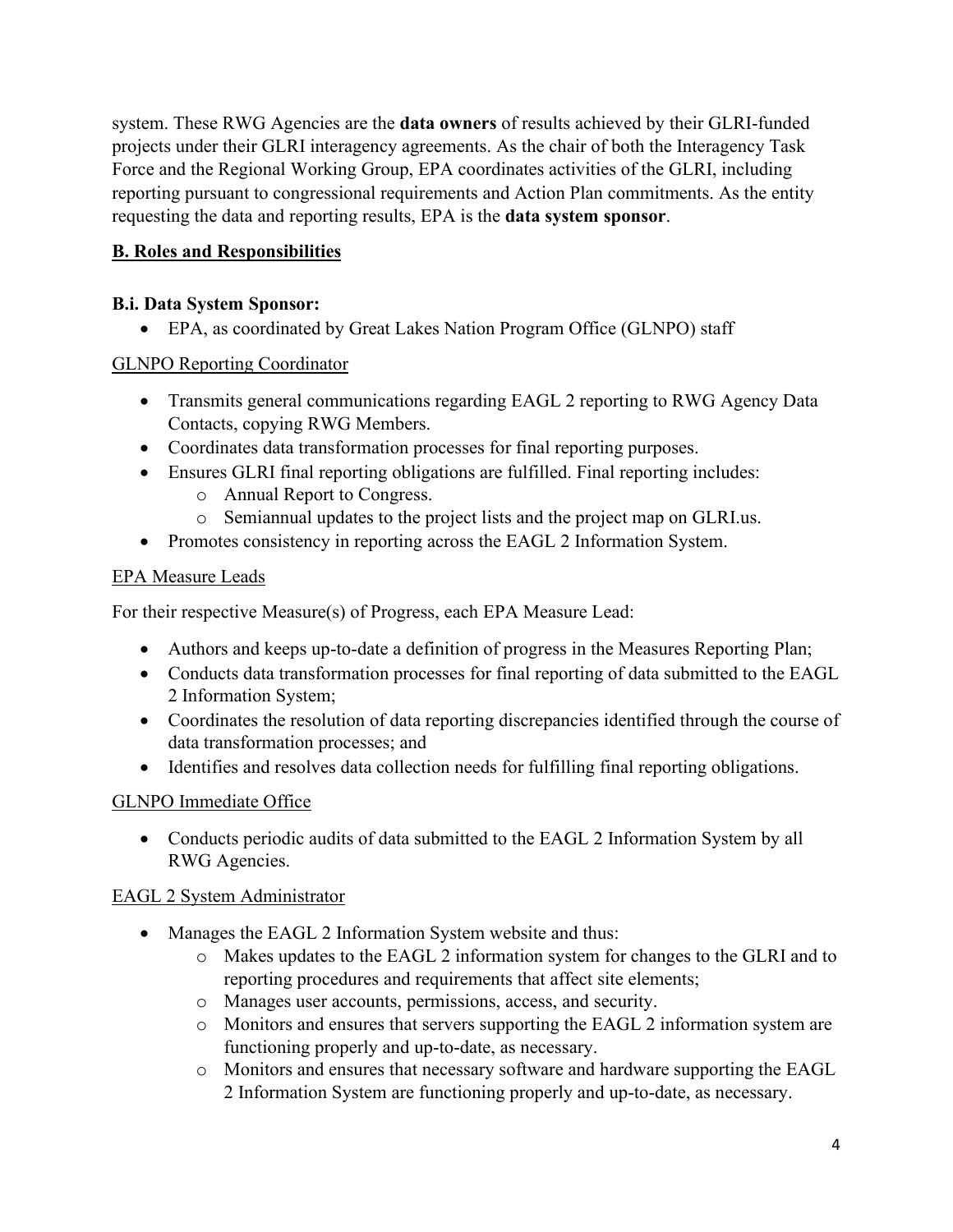- Hosts regular training webinars to inform RWG Agency Data Contacts of changes made since the preceding EAGL 2 Data Call that affect reporting procedures and requirements.
- Facilitates training to assist RWG Agency Data Contacts with issues pertaining to particular data elements or focus areas as needed or requested.
- Oversees the process of submitting data into the EAGL 2 Information System.
- Extracts data from EAGL 2 to facilitate data transformation processes and system-wide audits.
- Extracts data from EAGL 2 responsive to information requests.
- Facilitates the transfer of information for updates to GLRI.us.
- Archives data submitted to EAGL 2 for short-term and long-term storage.

# <span id="page-4-0"></span>**B.ii. Data Owners**

# RWG Agencies

- Develop internal procedures to ensure that data entered into EAGL 2 is accurate, current, complete, and consistent with EAGL 2 reporting guidance, including the storage and maintenance of documentation that support results.
- Ensure data entry is timely completed and submitted in EAGL2 on a semiannual basis in accordance with reporting deadlines.
- Upload supporting documentation in EAGL 2 at the time results are entered.
- Conduct periodic internal audits on data the RWG Agency has submitted to the EAGL 2 Information System.

# RWG Agency Data Reviewers and RWG Agency Data Contacts

- Serve as the point-of-contact of their representative RWG Agency for EAGL 2 Data System Sponsors.
- Coordinate RWG Agency activities to fulfill their EAGL 2 reporting obligations as listed above.
- Stay informed of reporting guidelines by reading EAGL 2 reporting guidance, noting changes to EAGL 2 (including system changes, data needs, reporting guidance, etc.), and remaining receptive to communications from EAGL 2 Data System Sponsors.
- Submit their representative RWG Agency's completed information in accordance with reporting guidelines, including semi-annual project information and annual project results.
- RWG Agency Data Reviewers provide an independent check of the information submitted by RWG Agency Data Contacts.
- Notify the GLNPO System Administrator and Reporting Coordinator of any previous data reporting discrepancies.

# <span id="page-4-1"></span>**C. EAGL 2 Data Entry**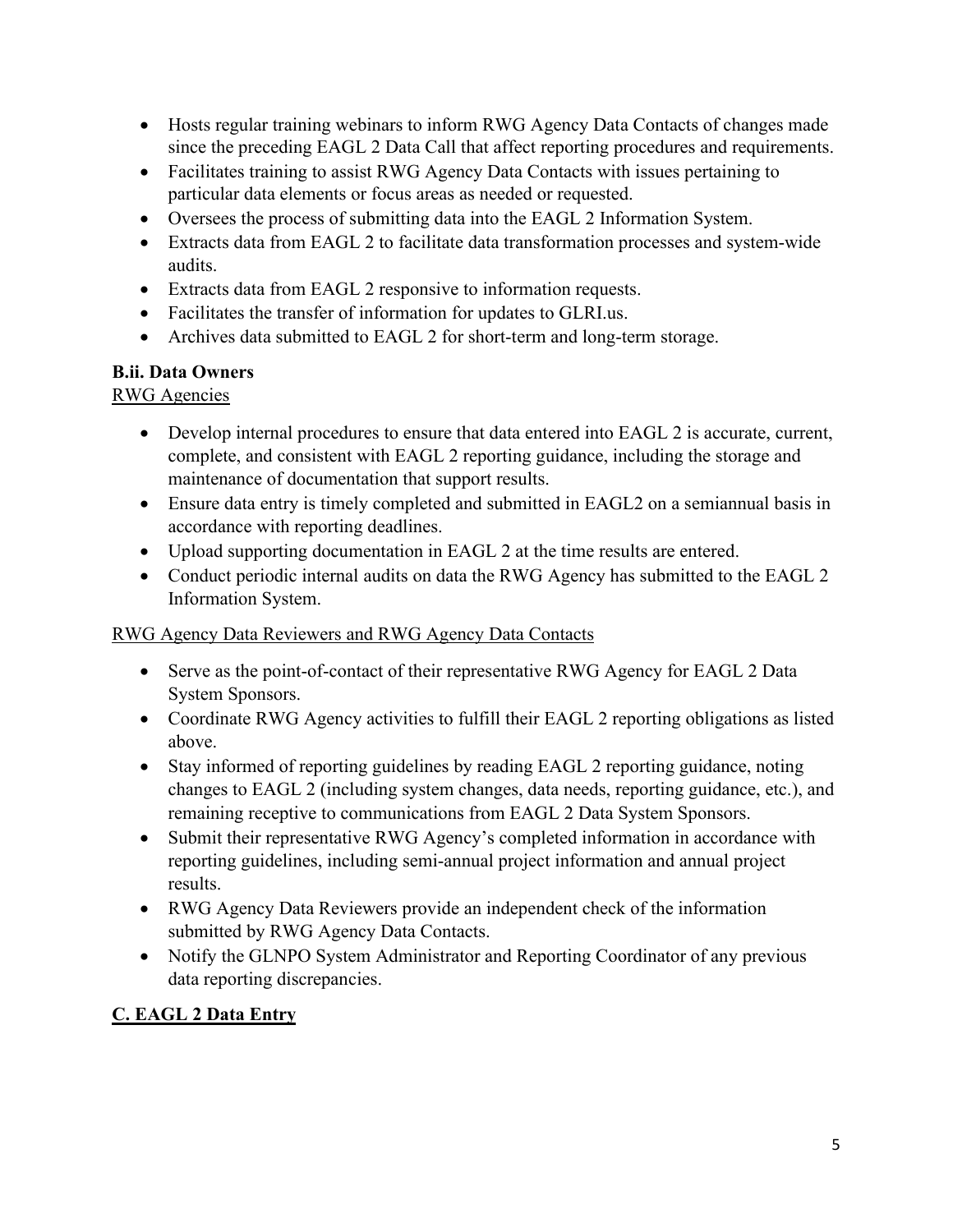# <span id="page-5-0"></span>**C.i. Overview**

The EAGL 2 Information System is a web-based database. The general site structure consists of a single EAGL 2 homepage from which RWG agencies can access the EAGL 2 database for data entry.

RWG agencies enter data directly into the EAGL 2 database. On a semiannual basis, the EAGL 2 System Administrator issues a call for each RWG agency to enter their GLRI project data. Broadly, each RWG agency's EAGL 2 data entries are comprised of records of all GLRI-funded projects to which the RWG Agency has obligated funding, and the result(s) achieved respective to each record for GLRI Action Plan (I, II, or III) Measures of Progress.

As the data owners, the RWG Agencies, via their Data Reviewers and Data Contacts, are responsible for entering their own data into the EAGL 2 Information System and ensuring the information they submit is current, complete, accurate, and is consistent with EAGL 2 reporting guidance, including the most current version of the Measures Reporting Plan available at the time of data entry [\(see RWG Sharepoint EAGL page\)](https://usepa.sharepoint.com/:f:/r/sites/R5_Work/glri_rwg/Historical%20Key%20Documents/EAGL?csf=1&web=1&e=iPmtqW). RWG Agency Data Reviewers notify the System Administrator and Reporting Coordinator when their submission is complete.

# <span id="page-5-1"></span>**C.ii. Access**

User accounts, permissions, access and security are managed by the EAGL 2 System Administrator. The EAGL 2 System Administrator assigns Read and Edit permissions to RWG Agency Data Contacts' EAGL 2 user accounts via GLNPO's external network (glnpo.net). RWG Project Officers, Data Contacts and Data Reviewers are the only EAGL 2 users from their Agency able to enter their Agency's project information into the system.

# Accessing EAGL 2

Users with an EAGL 2 account may access EAGL 2 online in two ways:

- 1) EAGL 2 can be accessed directly by visiting and logging in to [https://share.glnpo.net/sites/EAGL 2.](https://share.glnpo.net/sites/eagl)
- 2) EAGL 2 can be accessed by visiting and logging in to the Great Lakes Restoration Initiative Portal at [https://login.glnpo.net](https://login.glnpo.net/) and clicking the link to "Environmental Accomplishments in the Great Lakes (EAGL 2)".

#### Requesting an Account

Staff from RWG Agencies may request an EAGL 2 user account by completing the Great Lakes Restoration Initiative Portal Account Request form, accessible online at [http://apply.glnpo.net/useraccount.html.](http://apply.glnpo.net/useraccount.html) The form requests users to provide the following information:

- First Name
- Last name
- Organization (selected from a drop-down list)
- Email Address
- Phone number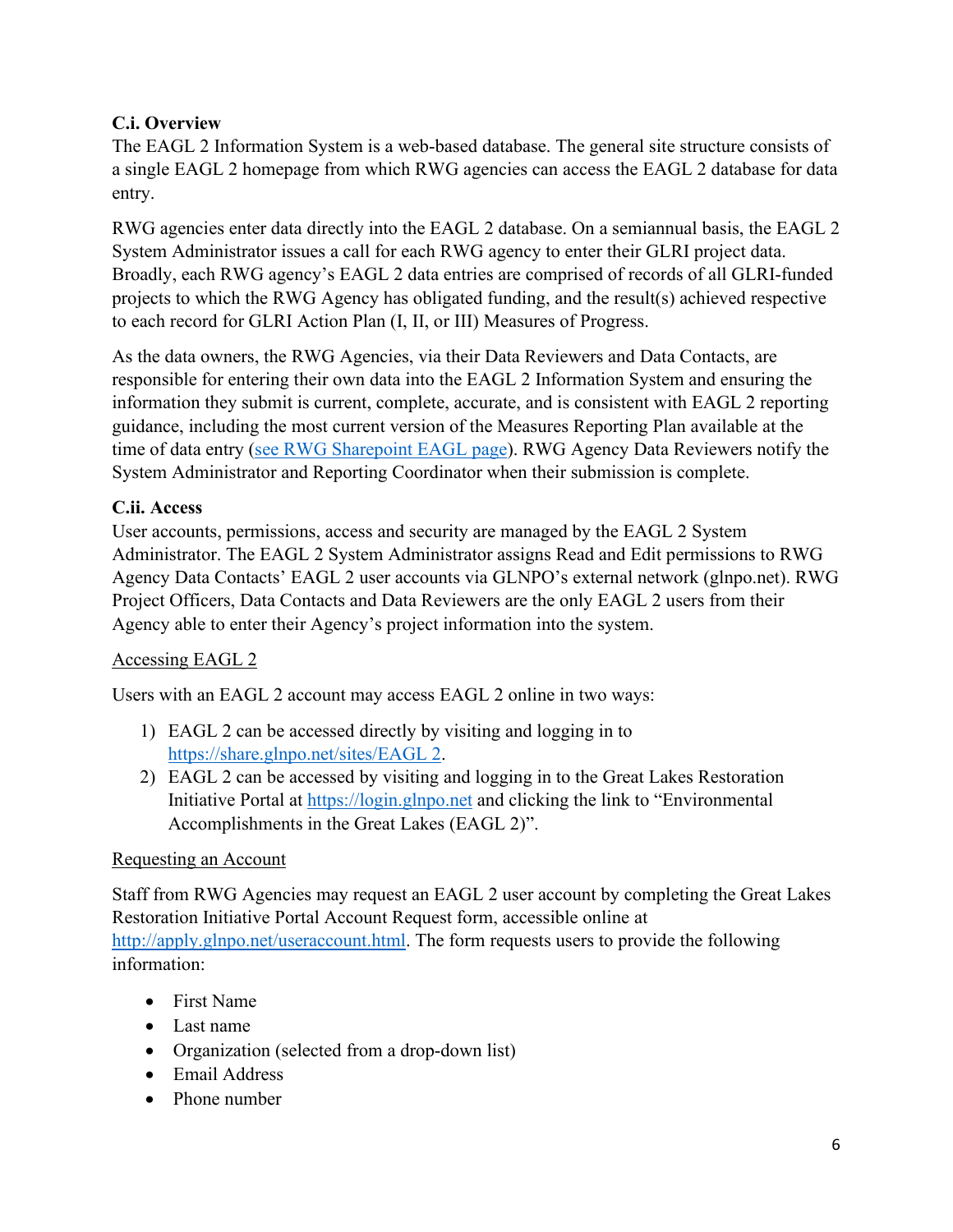EAGL 2 user account requests are screened by the EAGL 2 System Administrator and only granted by the System Administrator when the organization and email address associated with the request are consistent and correspond with an RWG Agency.

After the EAGL 2 System Administrator grants an account request, the user receives an email that contains a username and temporary password. The user is directed to access the Great Lakes Portal at [https://login.glnpo.net](https://login.glnpo.net/) to change the temporary password to a user-generated password. As per EPA IT policy, the password expires every 60 days. Users are notified via email to change their password when the expiration date is approaching.

# <span id="page-6-0"></span>**C.iii. Account Management**

Access to the EAGL 2 information system is limited to members of RWG agencies and their designated RWG Agency Data Reviewers and Data Contacts. The GLNPO Reporting Coordinator maintains an e-mail listing of RWG Agency Data Contacts that is updated following notification by RWG agencies and provided to the EAGL 2 System Administrator when it is revised. The EAGL 2 System Administrator disables accounts for users who no longer represent their agency.

# User Account Permissions

The EAGL 2 System Administrator assigns user account permissions at the time when an EAGL 2 user account request is granted. There are 2 types of permissions the System Administrator may grant to a user account:

- Edit permissions means a user with this permission can submit project information and results to the EAGL 2 database.
- Read permissions means a user with this permission can download and view data entries and reports from the EAGL 2 database.

Read permissions are granted to all users for their agency's EAGL 2 data. However, edit permissions are only granted to users designated by their RWG Agency, as described in the Organization field and confirmed by the Email Address field in the Great Lakes Restoration Initiative Portal Account Request form.

# <span id="page-6-1"></span>**C.iv. Reporting**

# Reporting Schedule

EAGL 2 reporting generally operates on the following schedule:

| <b>EAGL 2 Data Call:</b>            | Mid-Year (Project Information)    | End-Of-Year (Project     |
|-------------------------------------|-----------------------------------|--------------------------|
|                                     |                                   | Information and Results) |
| Data Call Initiated:                | 3/31                              | 9/30                     |
| Data entry completed by Data        | 5 weeks after Data Call Initiated | 7 weeks after Data Call  |
| <b>Contacts:</b>                    |                                   | Initiated                |
| <b>Agency Data Review complete.</b> | 7 weeks after Data Call Initiated | 9 weeks after Data Call  |
| <b>Reporting Concluded:</b>         |                                   | Initiated                |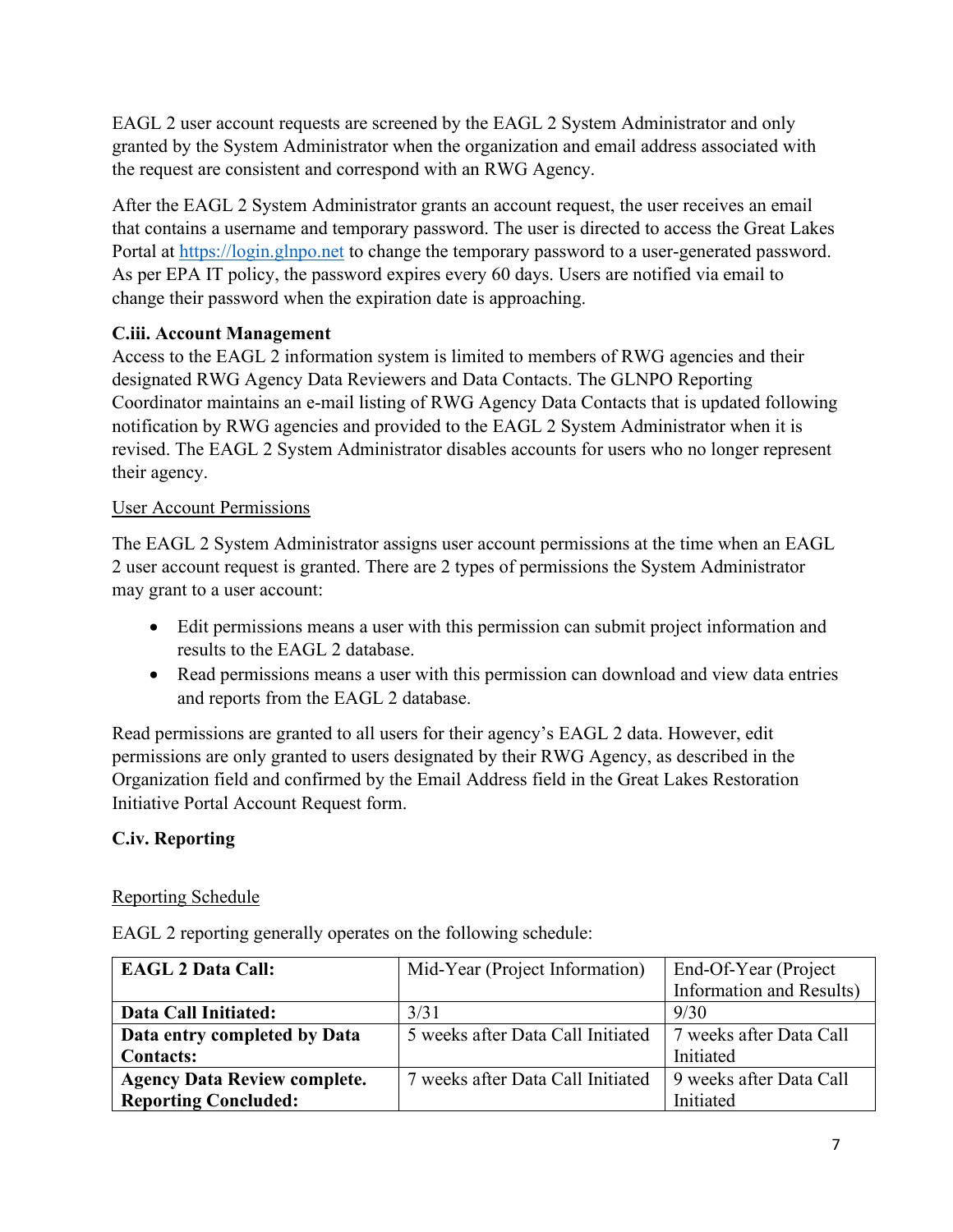#### EAGL 2 Data Call

RWG agencies report into the EAGL 2 Information System semiannually during EAGL 2 Data Calls. The EAGL 2 Data Call refers to the length of time that EAGL 2 is open for RWG agencies to access, complete and submit their project information and results. The semiannual Data Calls are at mid-year, for identifying new projects identified through March 31<sup>st</sup>, and end-of-year, for identifying new projects and reporting status and results, identified in the October 1<sup>st</sup> through September 30<sup>th</sup> reporting period. Reviewers from each RWG agency are expected to review and approve their Agency's EAGL 2 data entries by the end of each Data Call.

#### Data Call Responsibilities

RWG Project Officers, Agency Data Contacts, and Data Reviewers are responsible for entering and/or reviewing the applicable project information into the EAGL 2 Information System before the conclusion of each Data Call. Such responsibilities include completing project entries into EAGL 2 for each reporting cycle including identification of new projects and reporting status and results.

RWG Project Officers, Agency Data Contacts and Data Reviewers are the points-of-contact for data system sponsors (represented by the GLNPO Reporting Coordinator, the EAGL 2 System Administrator, and the EPA Measure Leads) to disseminate information significant to RWG Agencies for completing their EAGL 2 reporting. This information includes reporting deadlines, reporting instructions, contact information of data system sponsors, and notices regarding access and updates to reporting guidance such as EAGL 2 Training Webinars, the Measures Reporting Plan, Data Entry Guidance, and any other such reference materials. Data system sponsors communicate this information to the RWG Project Officers, Agency Data Contacts and Data Reviewers so that the Data Contacts and Data Reviewers will disseminate this information to their RWG Agency's staff, as necessary, in order that the Data Contacts can enter project information into the EAGL 2 Information System and Data Reviewers can independently verify that information.

RWG Agency Data Contacts and Data Reviewers are generally the Agency members initiating and coordinating key Agency staff persons to complete data entry into the Agency's EAGL 2 Information System. Organizational structure, use of GLRI funding, and scope of EAGL 2 reporting obligations vary amongst RWG Agencies, and so internal Agency processes for completing EAGL 2 data entry vary accordingly.

RWG Agency Data Reviewers provide an independent check of the information entered by Data Contacts. The Data Reviewer for a project is a different person than the Data Contact for that project. RWG Agencies are responsible for developing and documenting their procedures that ensure that data entered into the EAGL 2 Information System is current, complete, accurate, and consistent with EAGL 2 reporting guidance.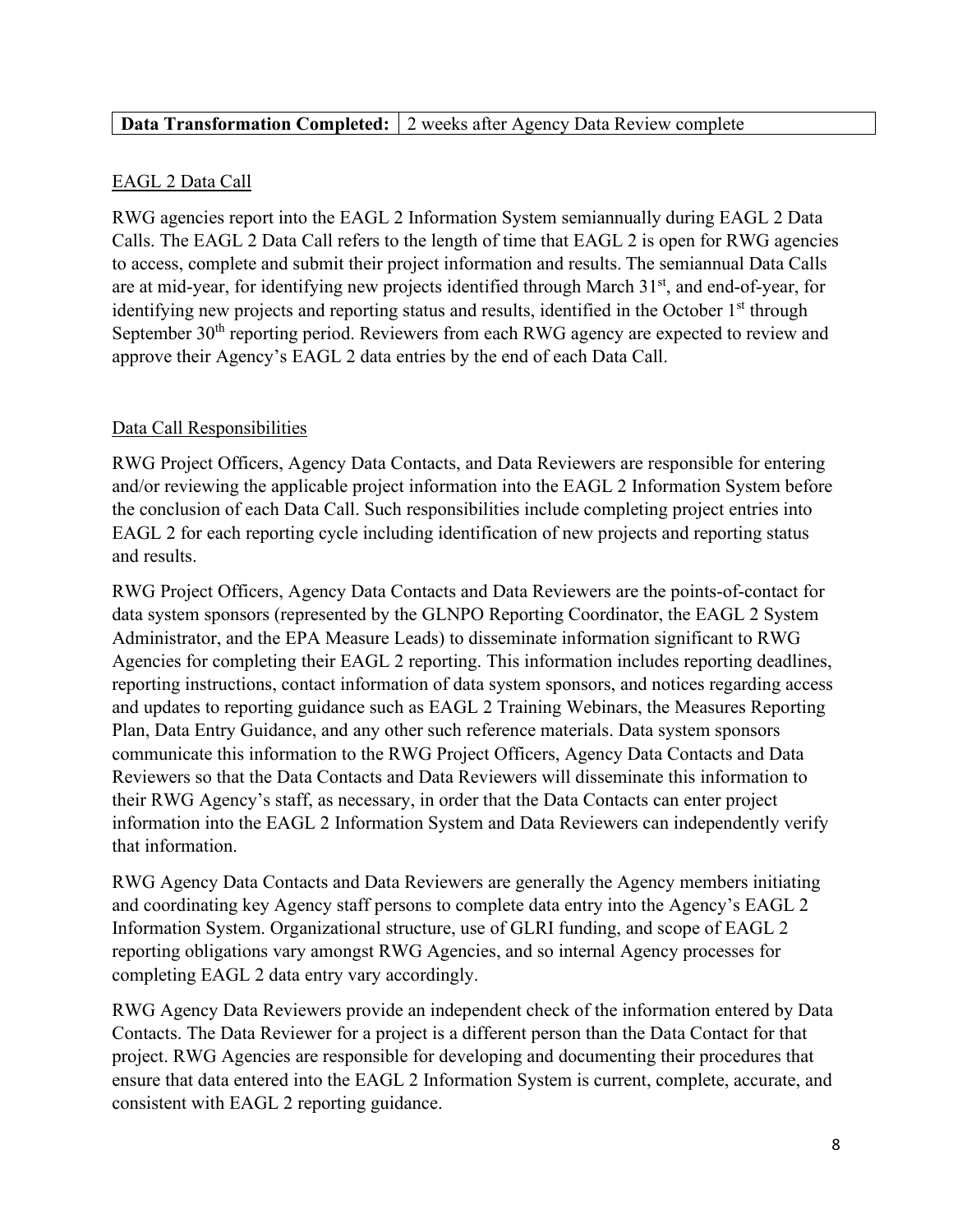# Reporting Initiated

The Mid-Year Data Call is initiated annually on the final business day of the first half of the fiscal year (generally March 31). The End-of-Year Data call is initiated annually on the final business day of the fiscal year (generally September 30).

To initiate the Data Call, the GLNPO Reporting Coordinator transmits a Data Call initiation email to designated RWG Data Contacts, copying the RWG, notifying them that the Data Call has begun, and that the RWG Agency Data Contacts are to enter their respective EAGL 2 information.

- At both mid-year and end-of-year, that information includes Agency, Recipient, Funding amounts, Project Title, Project Description, Start and End dates, applicable Measures, Expected Results, Keywords, and Location.
- At end-of-year, that information also includes project status, annual results, and supporting documentation for the results.

#### Data Call Concluded

The Data Call is generally concluded 7 weeks after the Data Call is initiated. During this time each agency reviews and approves the data they enter. The Data Call conclusion date is the final day for RWG agencies to enter their information in EAGL 2.

The Data Call conclusion date is communicated to RWG agencies and the RWG Data Contacts: through the EAGL 2 website, where it is accessible to EAGL 2 information system users yearround; in the Data Call initiation email transmitted by the GLNPO Reporting Coordinator to the RWG Data Contacts; in EAGL 2 data entry training webinars for RWG Agencies hosted by the EAGL 2 System Administrator; and in periodic e-mails transmitted during the Data Call by the GLNPO Reporting Coordinator.

#### Data Transformation

After the conclusion of the Data Call, each RWG agency is expected to have entered and reviewed all of their requested information in EAGL 2. The GLNPO Reporting Coordinator works with the EAGL 2 System Administrator and EPA Measure Leads to transform the data submitted into EAGL 2 by RWG agencies for final reporting purposes. After data transformation processes are concluded, transformed final data are posted to an EAGL 2 "Final Results" subsite. Final data are used to fulfill GLRI final reporting obligations.

Data transformation processes are dependent on accurate, complete, current, and consistent data entry by RWG agencies. In the instance that one or more RWG agencies enter their EAGL 2 information after the Data Call conclusion date or need to enter revised data to correct errors after the Data Call conclusion date, data transformation processes may extend beyond two weeks after the conclusion of the Data Call.

#### <span id="page-8-0"></span>**C.v. No Submission, Late Submission, and Data Correction Processes**  Late submission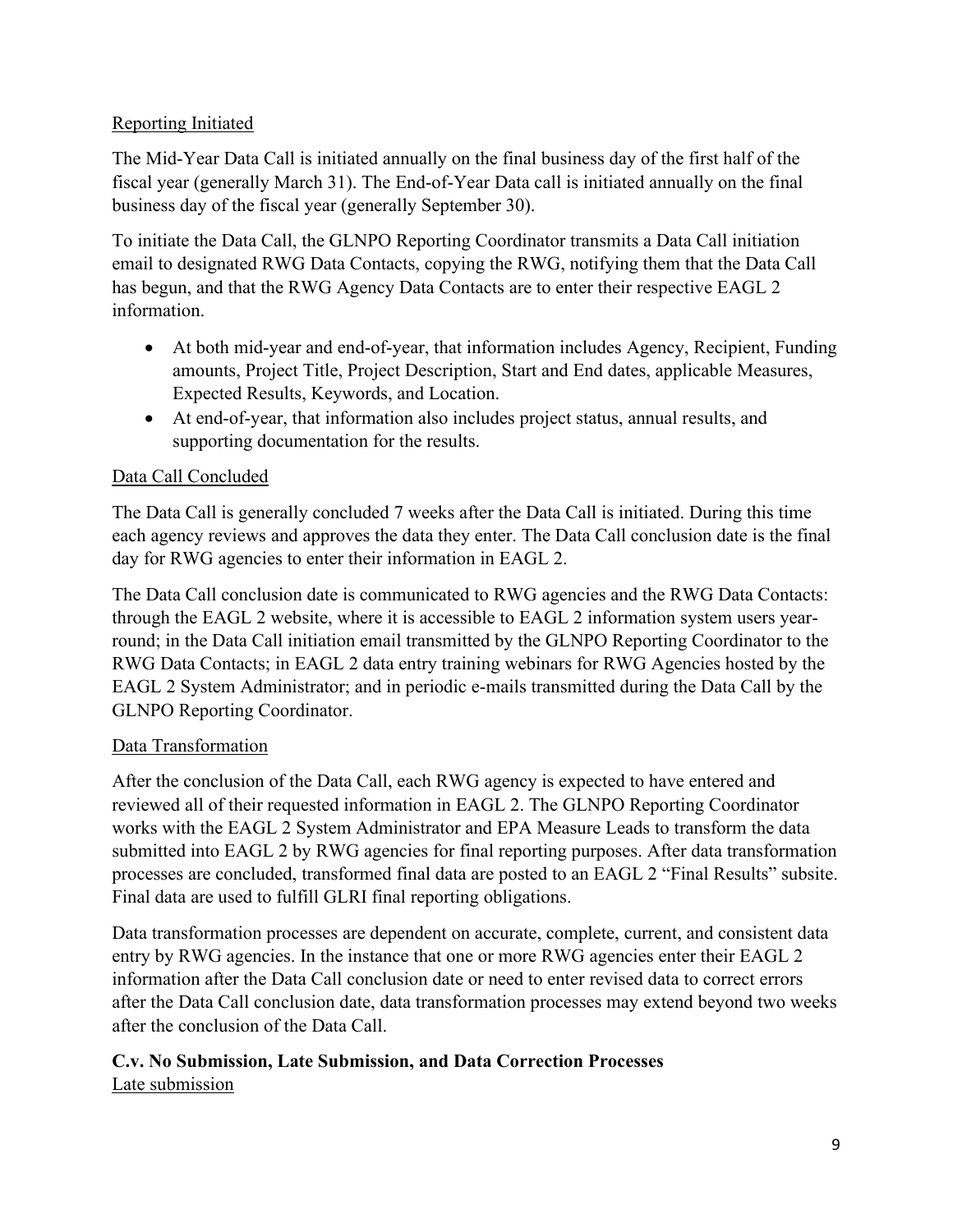RWG Agency Data Contacts are responsible for notifying the GLNPO Reporting Coordinator and EAGL 2 System Administrator five days in advance of the Data Conclusion Date if their agency will be submitting their information beyond the Data Call conclusion date and providing an estimated late submission date. Upon completing data entry of their RWG Agency's information into the EAGL 2 information system, the RWG Agency Data Contact is responsible for notifying the GLNPO System Administrator and the GLNPO Reporting Coordinator. Data transformation processes may proceed after the RWG Agency Data Contact gives such notice.

#### No submission

If an RWG Agency Data Contact fails to save and submit its information before the Data Call is concluded and has not provided a late entry notification, the GLNPO System Administrator will contact them to ascertain reasons for the omission and determine when data entry will be made.

If the omission is because there is no progress or projects to report, the Data Contact will save and submit unaltered project entries in EAGL 2 as confirmation and the Data Reviewer will then submit applicable entries. Upon that submission, the Last Reviewed field in EAGL2 will indicate a new date, thus indicating that the RWG agency has completed their review. Data transformation processes may proceed after the RWG Data Reviewer gives notice that the RWG Agency's EAGL 2 project entries are complete in EAGL 2.

If progress or projects should have been reported, the RWG Agency Data Reviewer will provide a late submission due date and will subsequently notify the GLNPO System Administrator and the GLNPO Reporting Coordinator when their data entry has been completed in EAGL 2. Data transformation processes may proceed after such notice.

If progress or projects have not been reported or verified by the RWG Agency Data Reviewer in time for data transformation before public reporting, they shall be included in the next reporting period for which they can be so reported and verified as described below in the Data Correction section.

#### Data Correction

Promptly upon identification of a data entry error, the individual (whether from EPA or another RWG agency) identifying the error shall notify the GLNPO Reporting Coordinator and System Administrator and applicable Data Contacts and Measure Leads. Thereafter, the Agency Data Reviewer shall promptly: (i) identify the reason for the error, (ii) provide an estimated resubmission date, (iii) provide a data correction to the System Administrator, and (iv) notify all parties when the correction has been provided. Data transformation processes may proceed after such notice. Procedures for data correction vary based on when the error is discovered and what needs correction:

- If a correction is made before the Data Call Conclusion, the Data Contact updates their data entry and the Data Reviewer confirms the correction through a separate entry.
- Corrections made during the Data Transformation process may be done by the Data Contact, Data Reviewer, or System Administrator as applicable if approved by the applicable Measure Lead.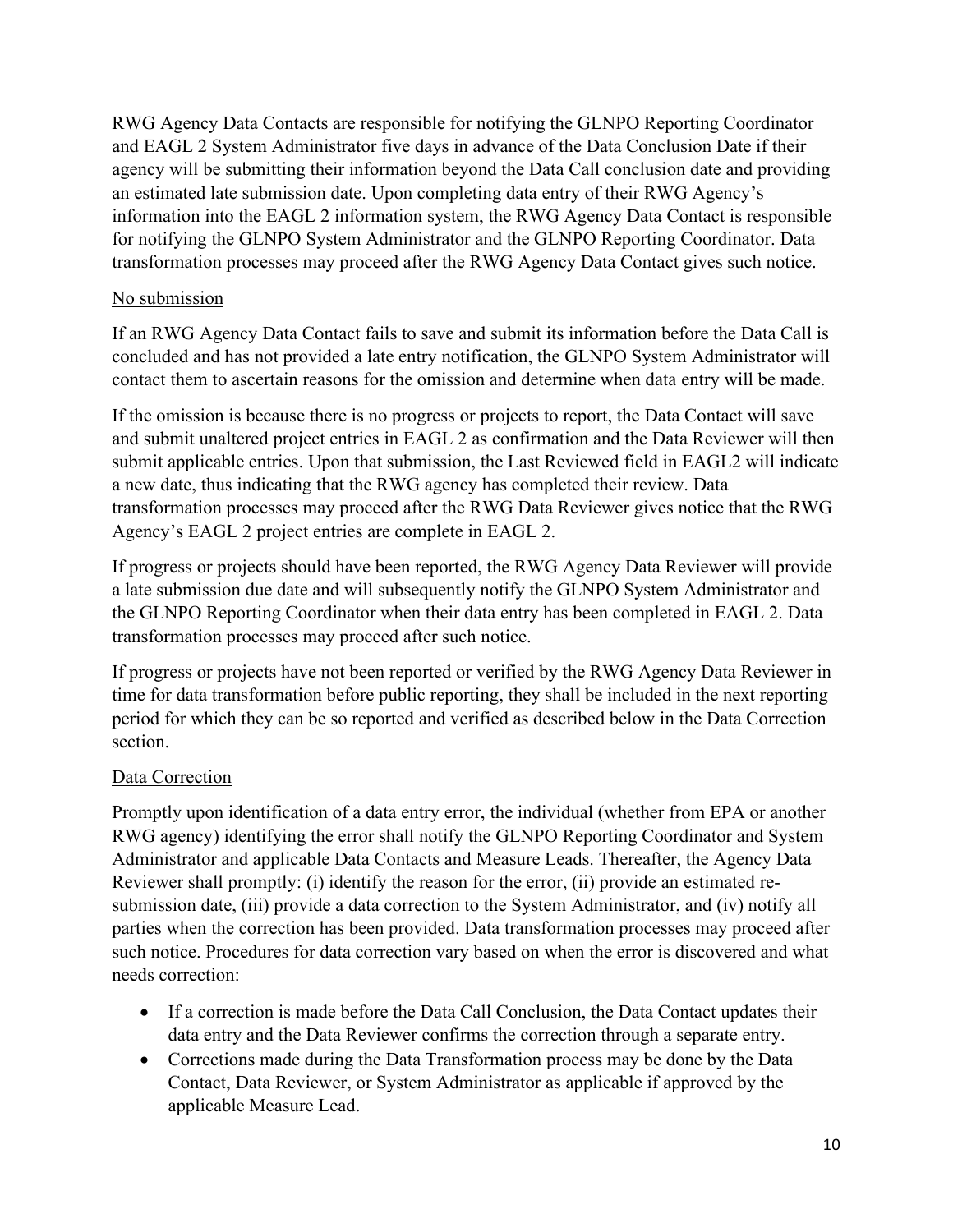• Corrections made after Data Transformation are generally made by a positive or negative adjustment by the System Administrator in the next succeeding reporting period after an error and correction are identified. If appropriate, other means of corrections may be done in consultation with the GLNPO Reporting Coordinator. The System Administrator shall include an explanation of any such other corrections in EAGL2.

#### Prolonged or Consistent Failure to Submit EAGL 2 Information

The applicable EPA Measure Lead(s) and/or the EAGL 2 System Administrator will notify GLNPO management of prolonged or consistent failures to submit EAGL 2 Information. RWG Agencies will cooperate with EPA to resolve data entry issues.

# <span id="page-10-0"></span>**C.vi. EAGL 2 Information System Codes**

EAGL 2 Information System entries use the following file codes:

## **[Department Acronym]-[RWG Agency Acronym]-FY[Last 2 Digits of Fiscal Year]-[Q2 or EndofFY]**

This core string identifies the applicable RWG Agency and the fiscal year of the applicable period. Any addition or modifier to the string is for EPA's or the reporting RWG Agency's internal tracking purposes.

[Department Acronym]-[RWG Agency Acronym]

• Denotes the RWG agency that is the data owner of the applicable data entry

FY[Last 2 Digits of Fiscal Year]

• Denotes the fiscal year of the semiannual period for data entry

[Q2 or EndofFY]

• Denotes the semiannual period of the fiscal year for data entry

Example: DOI-USGS-FY20-Q2

- DOI-USGS: Indicates that the United States Geological Survey of the Department of the Interior is the owner of the respective EAGL 2 data
- FY20-Q2: Indicates that the EAGL2 data is updated through March  $31<sup>st</sup>$  of fiscal year 2020.

| <b>U.S. Federal Executive</b><br><b>Department</b> | <b>RWG Agency</b>                                  |          |
|----------------------------------------------------|----------------------------------------------------|----------|
| Department of Homeland<br>Security                 | United States Coast Guard                          | DHS-USCG |
| Department of Commerce                             | National Oceanic and<br>Atmospheric Administration | DOC-NOAA |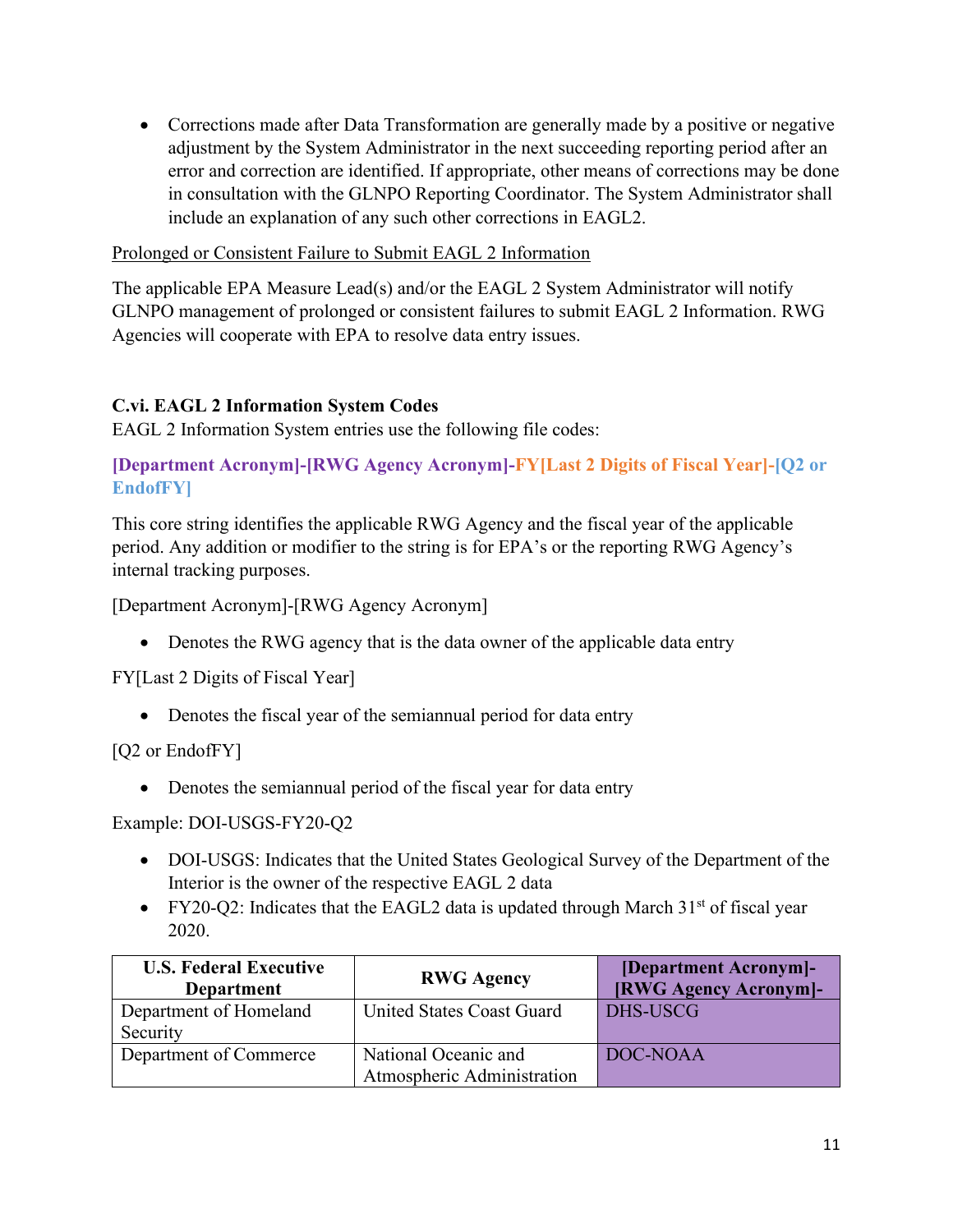| Department of Defense                      | United States Army Corps of<br>Engineers             | <b>DOD-USACE</b>  |
|--------------------------------------------|------------------------------------------------------|-------------------|
| Department of the Interior                 | <b>United States Geological</b><br>Survey            | <b>DOI-USGS</b>   |
|                                            | <b>National Parks Service</b>                        | <b>DOI-NPS</b>    |
|                                            | Bureau of Indian Affairs                             | <b>DOI-BIA</b>    |
|                                            | United States Fish and<br>Wildlife Service           | <b>DOI-USFWS</b>  |
| Department of Transportation               | Federal Highway<br>Administration                    | <b>DOT-FHWA</b>   |
|                                            | Maritime Administration                              | <b>DOT-MARAD</b>  |
| Human Health Services                      | <b>Agency for Toxic Substances</b>                   | <b>HHS-ATSDR</b>  |
|                                            | and Disease Registry                                 |                   |
|                                            | <b>Centers for Disease Control</b><br>and Prevention | <b>HHS-CDC</b>    |
| United States Department of<br>Agriculture | Animal and Plant Health<br><b>Inspection Service</b> | <b>USDA-APHIS</b> |
|                                            | <b>Natural Resources</b>                             | <b>USDA-NRCS</b>  |
|                                            | <b>Conservation Service</b>                          |                   |
|                                            | <b>United States Forest Service</b>                  | <b>USDA-USFS</b>  |
| <b>United States Environmental</b>         | <b>United States Environmental</b>                   | <b>USEPA</b>      |
| Protection Agency*                         | Protection Agency                                    |                   |

\*USEPA is a Cabinet-rank agency and is not an operating unit in any U.S. federal executive department

| <b>Fiscal Year</b> | <b>Calendar Year Dates</b><br>(MM/DD/YYYY) | <b>FY</b> [Last 2 Digits of Fiscal]<br>Year- |
|--------------------|--------------------------------------------|----------------------------------------------|
| 2020               | $10/01/2019 - 09/30/2020$                  | 20                                           |
| 2021               | $10/01/2020 - 09/30/2021$                  | 21                                           |
| 2022               | $10/01/2021 - 09/20/2022$                  | 22                                           |
| 2023               | $10/01/2022 - 09/30/2023$                  | 23                                           |
| 2024               | 10/01/2023-09/30/2024                      | 24                                           |

| <b>Semiannual Data Call of</b><br><b>Fiscal Year</b> | Dates (MM/DD)   | $[Q2 \text{ or EndoffY}]$ |
|------------------------------------------------------|-----------------|---------------------------|
| Mid Year                                             | $10/01 - 03/31$ |                           |
| End of Fiscal Year                                   | $04/01 - 09/30$ | EndofFY                   |

#### Metadata

EAGL 2 tracks metadata for data entries. This metadata is system-generated and cannot be overridden by EAGL 2 users.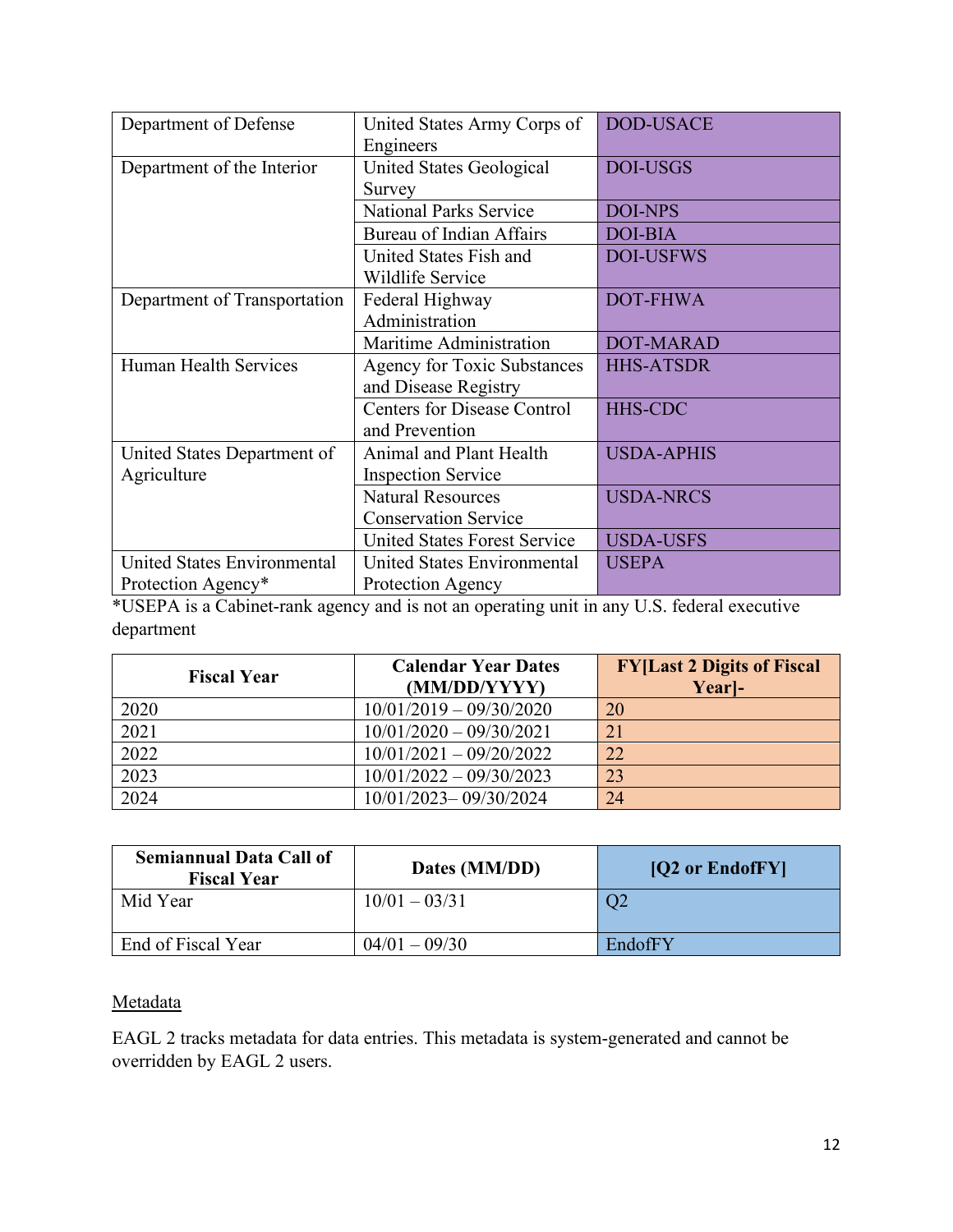- Modified Date. This field tracks the date (Month DD, YYYY) that a project was last modified.
- Modified By. This field tracks the username of the person who last modified the project.
- Created Date. This field tracks the date and time the project was created and saved.
- Created By. This field tracks the username associated with the user account that created and saved the project.

#### **C.v.ii. Structure for EAGL 2 Information System Data Entry**

For a given EAGL 2 Data Call, RWG Project Officers and Agency Data Contacts enter data into the EAGL 2 Information System by logging into the EAGL2 system and either updating existing projects or creating new projects as necessary. Details of using the system are available semiannually in webinars, the EAGL2 User's manual and in other help materials on the EAGL2 Resources SharePoint site (available from the EAGL2 system.

Each Agency's Data Reviewers review and affirm this data within the EAGL 2 Information System. Thus, at the highest level, EAGL 2 Information System data entries are classified by RWG Agency, and then by the Data Call through which the data within is updated. This information is directly entered into the EAGL 2 Information System.

Definitions for each data field are provided in detail in Data Entry Guidance.

#### **C.viii. EAGL 2 Information System Data Fields**

Data fields in EAGL 2 Information System may be classified as follows in the table below: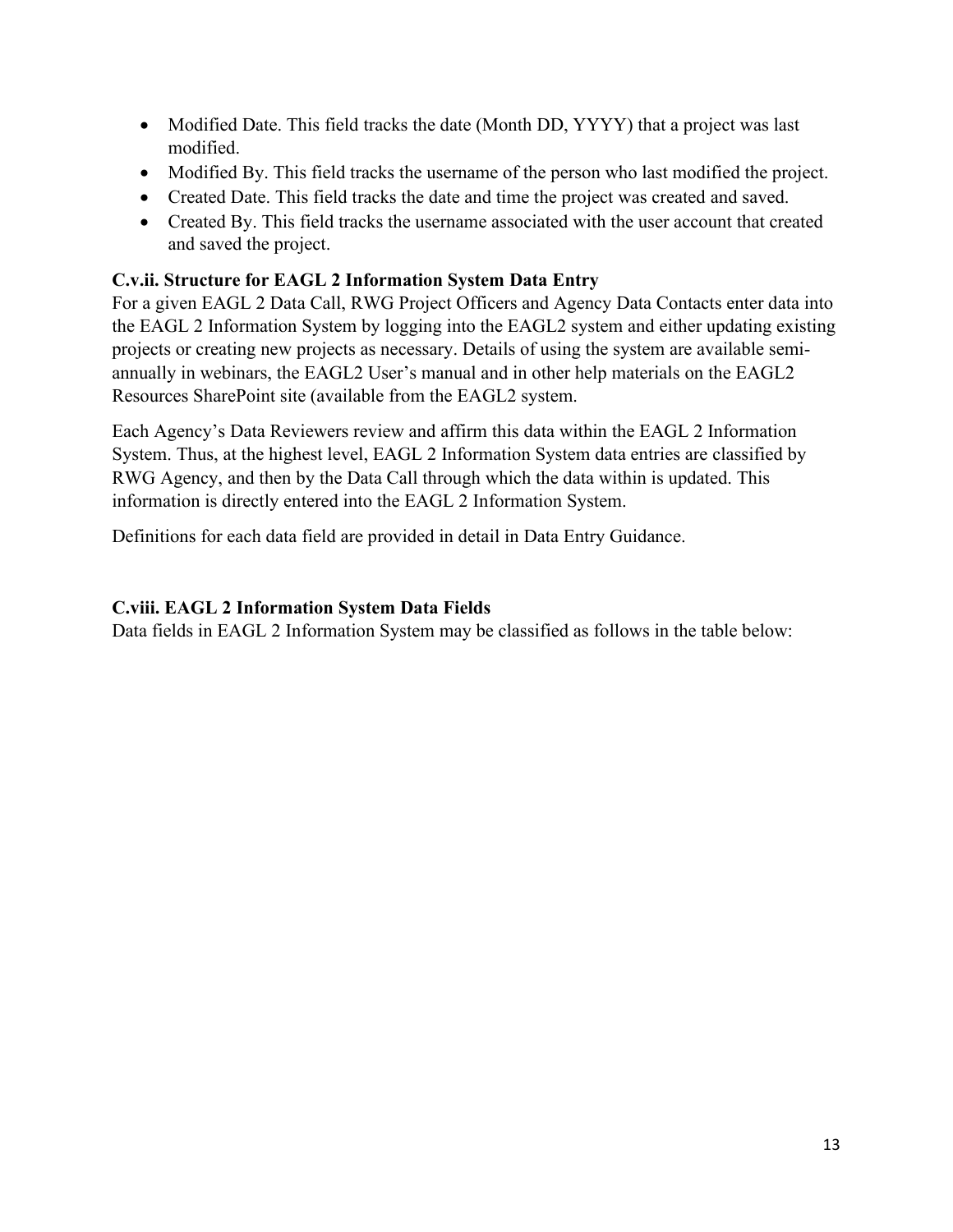|                             |              | Requirement Level   | Data Purpose              |                       |                    | <b>Final Reporting Destination</b> |             |                                     |                       |
|-----------------------------|--------------|---------------------|---------------------------|-----------------------|--------------------|------------------------------------|-------------|-------------------------------------|-----------------------|
| Data Field*                 | Required     | Where<br>Applicable | Project<br>Identification | Program<br>Management | Project<br>Results | Supplemental<br>Project Results    | GLRI.us     | <b>Briefings</b><br>and<br>analysis | Report to<br>Congress |
| Funder                      | $\mathbf X$  |                     | $\mathbf X$               |                       |                    |                                    | $\mathbf X$ | $\mathbf X$                         |                       |
| Agency ID                   | $\mathbf X$  |                     | $\mathbf X$               |                       |                    |                                    |             |                                     |                       |
| Project Officer             | $\mathbf X$  |                     | $\mathbf X$               |                       |                    |                                    |             |                                     |                       |
| <b>Status</b>               | $\mathbf X$  |                     |                           | $\mathbf X$           |                    |                                    |             |                                     |                       |
| Year                        | $\mathbf X$  |                     | $\mathbf X$               |                       |                    |                                    | $\mathbf X$ | $\mathbf X$                         |                       |
| <b>GLRI</b> Amount          | $\mathbf X$  |                     | $\mathbf X$               |                       |                    |                                    | $\mathbf X$ | $\mathbf X$                         |                       |
| Project Type                | $\mathbf X$  |                     | $\mathbf X$               |                       |                    |                                    | $\mathbf X$ |                                     |                       |
| Project Title               | $\mathbf{X}$ |                     | $\mathbf X$               |                       |                    |                                    | $\mathbf X$ |                                     |                       |
| Recipient Name              | $\mathbf X$  |                     | $\mathbf X$               |                       |                    |                                    | $\mathbf X$ | $\mathbf X$                         |                       |
| Project Description         | $\mathbf X$  |                     | $\mathbf X$               |                       |                    |                                    | $\mathbf X$ |                                     |                       |
| Focus Area                  | $\mathbf X$  |                     | $\mathbf X$               |                       |                    |                                    | $\mathbf X$ | $\mathbf X$                         |                       |
| Project Start Date          | $\mathbf X$  |                     | $\mathbf X$               |                       |                    |                                    | $\mathbf X$ |                                     |                       |
| Project End Date            | $\mathbf X$  |                     | $\mathbf X$               |                       |                    |                                    | $\mathbf X$ |                                     |                       |
| <b>Affected States</b>      | $\mathbf X$  |                     | $\mathbf X$               |                       |                    |                                    | $\mathbf X$ |                                     |                       |
| Latitude                    | $\mathbf X$  |                     | $\mathbf X$               |                       |                    |                                    | $\mathbf X$ |                                     |                       |
| Longitude                   | $\mathbf X$  |                     | $\mathbf X$               |                       |                    |                                    | $\mathbf X$ |                                     |                       |
| Watersheds                  | $\mathbf X$  |                     | $\mathbf X$               |                       |                    |                                    |             |                                     |                       |
| Leveraged Funding           |              | $\mathbf X$         |                           |                       |                    |                                    |             | $\mathbf X$                         |                       |
| Lake Erie HAB<br>funding    |              | $\mathbf X$         |                           |                       |                    |                                    |             | $\mathbf X$                         |                       |
| Sub-award Tribal<br>funding |              | $\mathbf X$         |                           | $\mathbf X$           |                    |                                    |             | $\mathbf X$                         |                       |
| Tribal recipients           |              | $\mathbf X$         |                           |                       |                    |                                    |             |                                     |                       |
| Template                    |              | $\mathbf X$         |                           | $\mathbf X$           |                    |                                    |             |                                     |                       |
| Agency specific             |              | $\mathbf X$         |                           |                       |                    |                                    |             |                                     |                       |
| Primary Measure             | $\mathbf X$  |                     |                           |                       | $\mathbf X$        |                                    |             |                                     | $\mathbf X$           |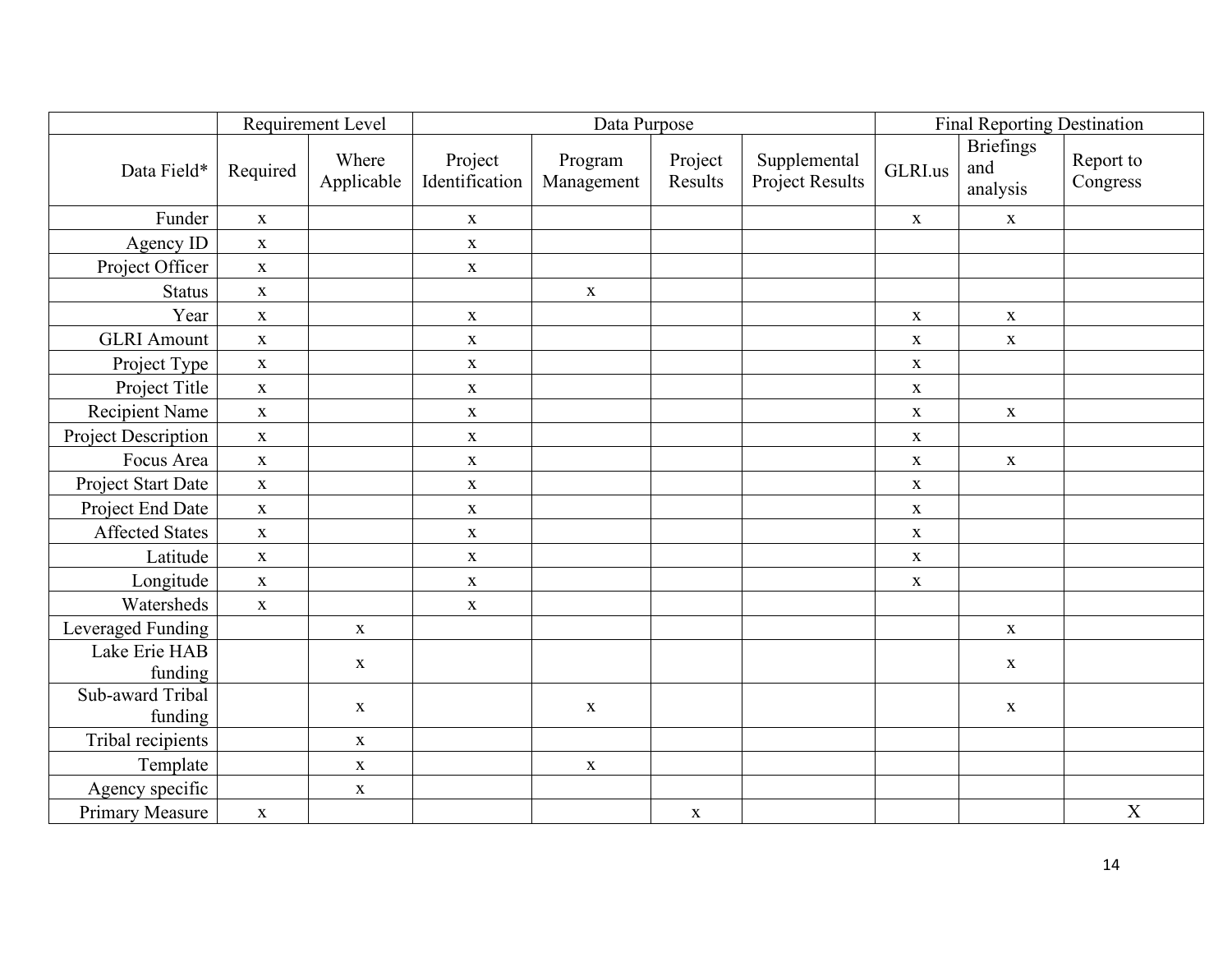| Keywords (at<br>Measure level)                     | $\mathbf X$         |             | $\mathbf X$ |             |             | $\mathbf{X}$ |             |
|----------------------------------------------------|---------------------|-------------|-------------|-------------|-------------|--------------|-------------|
| PM Expected<br>Results Upon<br>Completion          | x (if)<br>numeric)  |             | $\mathbf X$ |             |             |              |             |
| PM Results 10/1 -<br>9/30 each FY<br>starting FY20 | $\mathbf X$         |             |             | $\mathbf X$ |             |              | $\mathbf X$ |
| PM Comment                                         |                     |             |             |             | $\mathbf X$ |              |             |
| Date results entered                               | $x$ (auto)          |             |             |             |             |              |             |
| Supporting<br>documentation                        | $\mathbf X$         |             |             |             |             |              |             |
| <b>Second Measure</b>                              |                     | $\mathbf X$ |             | $\mathbf X$ |             |              | $\mathbf X$ |
| Keywords (at<br>Measure level)                     | $\mathbf X$         |             | $\mathbf X$ |             |             | $\mathbf X$  |             |
| 2M Expected<br>Results Upon<br>Completion          | $x($ if<br>numeric) | $\mathbf X$ | $\mathbf X$ |             |             |              |             |
| 2M Results 10/1 -<br>9/30 each FY<br>starting FY20 |                     | $\mathbf X$ |             | $\mathbf X$ |             |              | $\mathbf X$ |
| 2M Comment                                         |                     |             |             |             | $\mathbf X$ |              |             |
| Date results entered                               | $x$ (auto)          |             |             |             |             |              |             |
| Supporting<br>documentation                        | $\mathbf X$         |             |             |             |             |              |             |
| Third Measure                                      |                     | $\mathbf X$ |             | $\mathbf X$ |             |              | $\mathbf X$ |
| Keywords (at<br>Measure level)                     | $\mathbf X$         |             | $\mathbf X$ |             |             | $\mathbf X$  |             |
| 3M Expected<br>Results Upon<br>Completion          | $x$ (if<br>numeric) | $\mathbf X$ | $\mathbf X$ |             |             |              |             |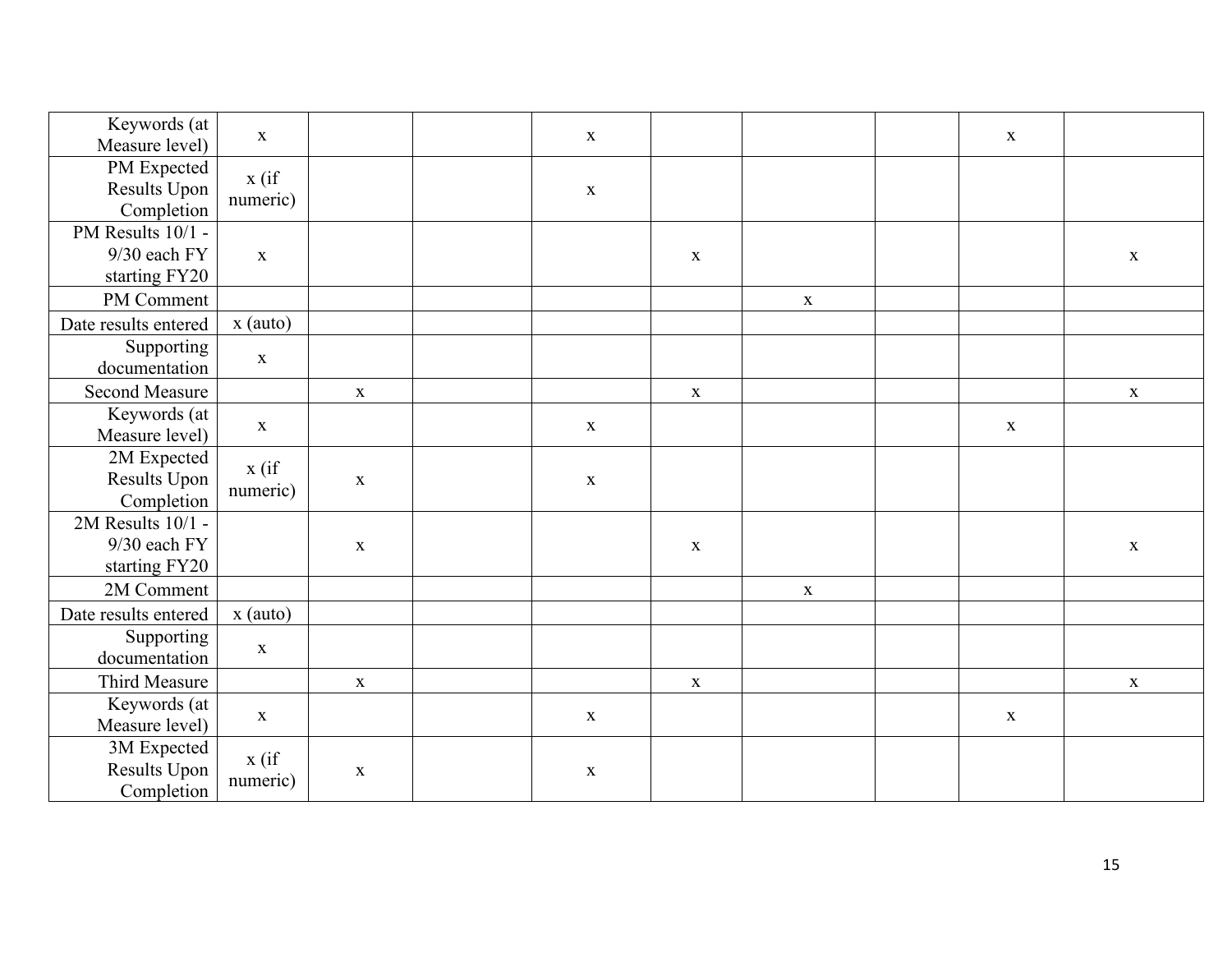| 3M Results 10/1 -<br>$9/30$ each FY<br>starting FY20 |            | X |  | $\mathbf{v}$<br>л |  | $\mathbf{v}$<br>A |
|------------------------------------------------------|------------|---|--|-------------------|--|-------------------|
| 3M Comment                                           |            |   |  |                   |  |                   |
| Date results entered                                 | $x$ (auto) |   |  |                   |  |                   |
| Supporting<br>documentation                          | X          |   |  |                   |  |                   |
|                                                      |            |   |  |                   |  |                   |

\*Definitions for these data fields are provided in Data Entry Guidance.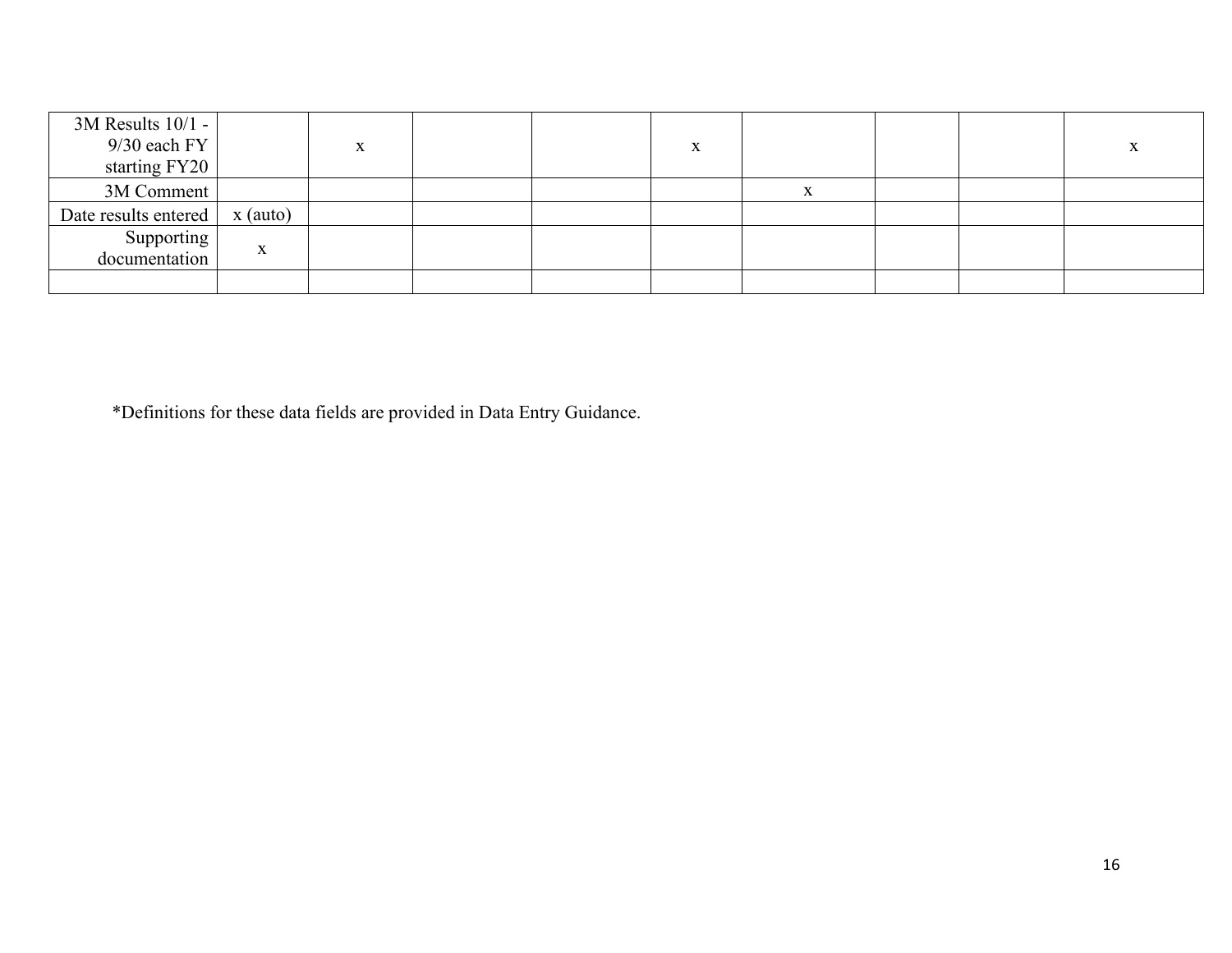The following information references the data classifications and the data fields categorized into those classifications in the table above:

# Requirement Level

The "Requirement Level" classification describes the degree to which data entry is required for projects identified in EAGL 2, as described in Data Entry Guidance. There are two such levels of required data, and a third level of unrequired data fields.

*Required* describes data fields listed as "Required" in Data Entry Guidance that RWG Agencies are required to complete for their projects, if such information can be determined. In some cases, sufficient data on a project may not be available until further into the project's implementation.

*Where Applicable* describes data fields listed as "Where Applicable" in Data Entry Guidance. RWG Agencies are required to complete these data fields only to the extent that completion of these data fields is applicable to the project.

In the table above, data fields are classified as *Required* and *Where Applicable.* All remaining data fields with an unclassified Requirement Level are optional data fields.

# Final Reporting Destination

Data collected through the EAGL 2 Information System is used to fulfill reporting obligations and to support program planning. The Final Reporting Destination classification classifies data fields by the final reporting obligation that the data entered into the field fulfills.

*GLRI.US* describes data fields that are directly posted to the project lists and project map on GLRI.us.

*Briefings and analysis* describes data fields that are used to inform program planning and to develop various briefing materials as they may be needed.

*Annual Report to Congress* describes data fields that are used to fulfill final reporting obligations for the GLRI Annual Report to Congress. EAGL 2 Data System Sponsors subject these data fields to data transformation processes to fulfill final reporting obligations. Data entered into these fields by RWG Agencies are not directly reported in the Annual Report to Congress.

# Data Purpose Classification

While data collected through the EAGL 2 Information System is ultimately collected to fulfill reporting obligations, the data collected through EAGL 2 may also be used for alternative purposes. The Data Purpose Classification classifies data fields by these alternative fields.

*Project Identification* describes data fields that "identify" a project in EAGL 2. They are data fields generally pertaining to project characteristics rather than project results. Generally, information from these data fields are posted to GLRI.us, although some exceptions exist, such as the Watersheds field.

*Program Management* describes data fields that program managers may use to assess the status of the program and any particular project recorded in EAGL 2.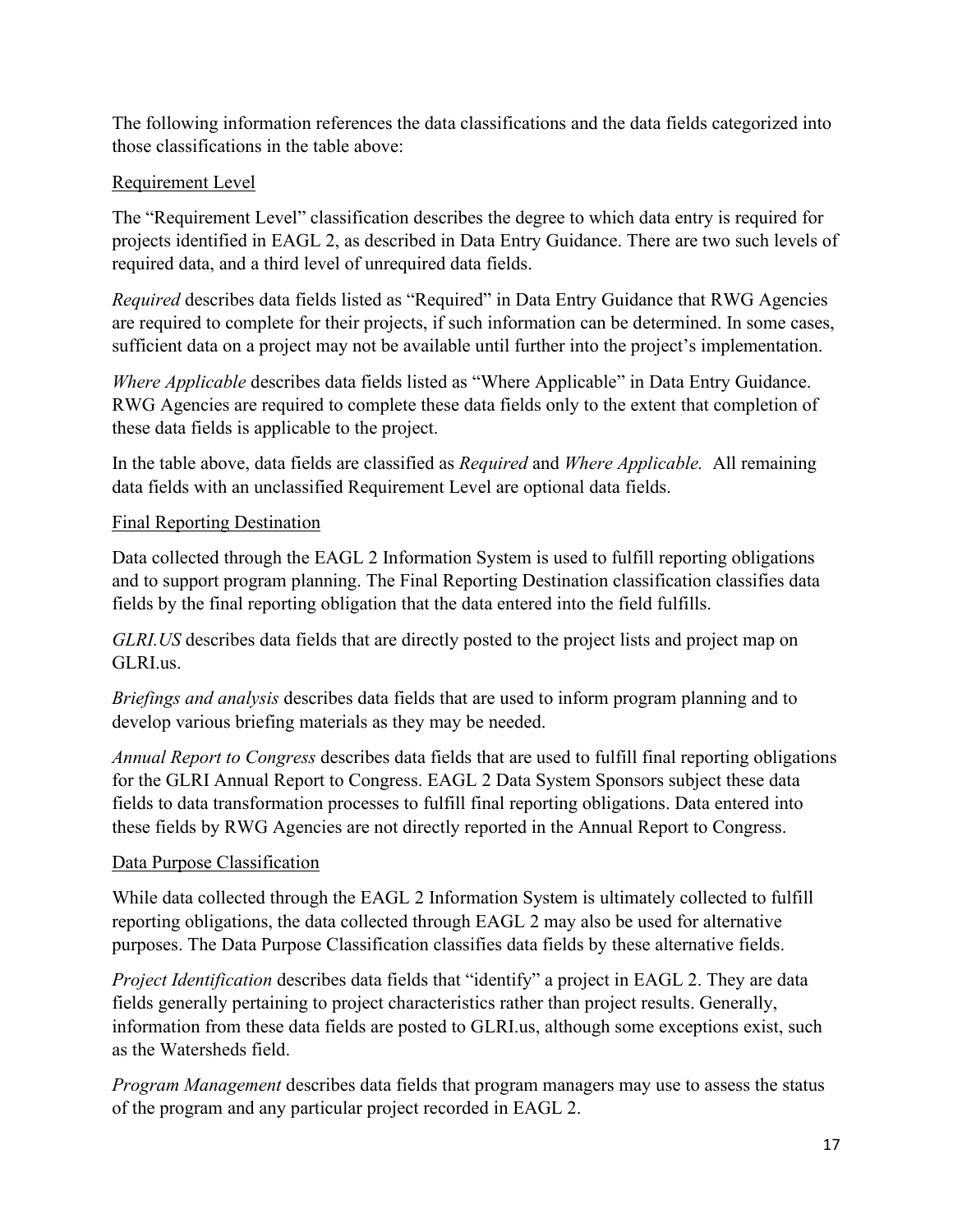*Project Results* describes data fields used to tabulate results against the Action Plan III Measures of Progress.

*Supplemental Project Results* describes data fields that are used to support data entered into *Project Results* data fields.

Standard definitions for each data field are detailed on Data Entry Guidance. The table above summarizes which Data Fields correspond to which Data Type.

# <span id="page-17-0"></span>**C.ix. EAGL 2 Information System Controls**

RWG agencies enter data directly into EAGL 2 information system. The following data validation functions are the current system controls on data entry into the EAGL 2 Information System:

- Users have accounts with various permission depending on their role:
	- o Project Officer can edit projects for which they are the project officer
	- o Superuser can edit all projects owned by the agency for which belong
	- o Reviewer can review and approve all projects owned by the agency for which belong
- The selectable options listed in the drop-down menus on the following fields are dependent on data entered into other fields.
	- o The list of selectable options for the Primary Measure field is restricted to the Measures of Progress from the Focus Area assigned to the project in the Focus Area field. EAGL 2 Data Entry Guidance requires that the Primary Measure assigned to a project be from the Focus Area from which the project was funded. Subsequent Measures of Progress can be from any Focus Area.
	- o The list of selectable options for the Keywords fields is dependent on the Focus Area and/or Measure of Progress assigned to the project. The list of Keywords in EAGL 2 is organized by Focus Area.

# <span id="page-17-1"></span>**D. Other EPA Procedures to fulfill Data System Sponsor Responsibilities**

# <span id="page-17-2"></span>**D.i. Identifying project information for submission or review each Data Call**

The EAGL 2 System Administrator is responsible for identifying reviews that will be needed during each Data Call. This is done at the start of each new end-of-year Data Call by changing the Progress Period that users are reporting for (i.e., the most recent fiscal year). The EAGL2 Information System will then automatically change color coding and the "Last Review Date" as project information is subsequently entered and reviewed. Data Contacts and Data Reviewers can thus readily determine projects for which data entries and reviews have been completed and those for which data entries and reviews still remain to be done.

The EAGL 2 Information System contains the history of results reported since the start of GLRI Action Plan II and projects identified since the start of Action Plan I. However, Measure results are only collected in EAGL2 as of the end of fiscal year 2020. As the data owner, RWG Agencies are responsible for completing data entry to update project information and results during the respective Data Calls.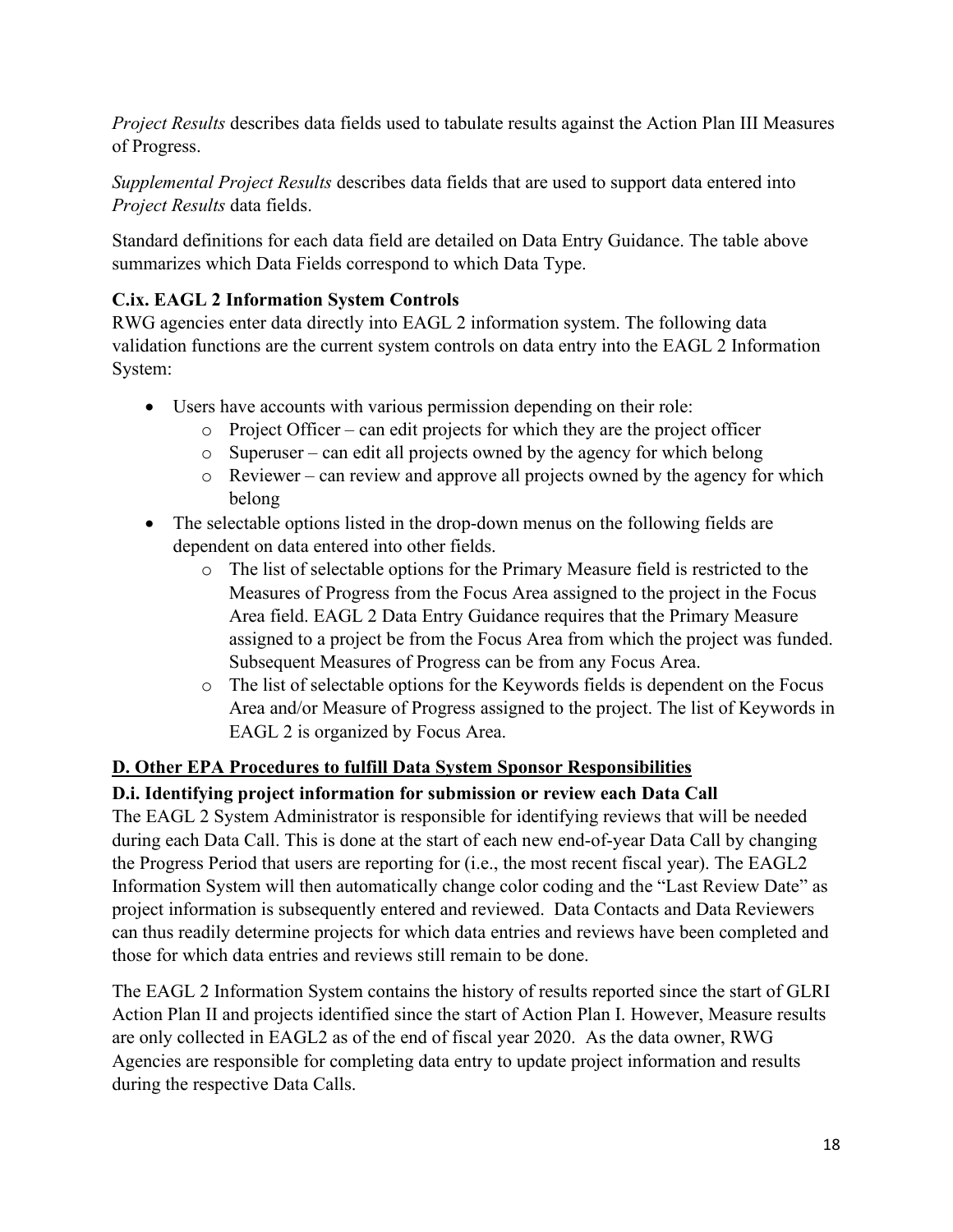The EAGL 2 System Administrator may make the following changes, as necessary, to the EAGL2 Information System:

- The EAGL 2 System Administrator may add data fields or add more options to the list displayed in data fields with drop-down menus to collect data to meet newly identified reporting needs or to capture information previously collected by deleted data fields, as directed by the GLNPO System Administrator.
- The EAGL 2 System Administrator may delete a data field or delete options on the list displayed in data fields with drop-down menus, as directed by the GLNPO Reporting Coordinator. In these instances, fields for data collection may be restructured to collect the information that was captured by the deleted data field elsewhere.
- On rare occasions, the GLNPO Reporting Coordinator directs the EAGL 2 System Administrator to delete a data field without capturing the deleted information elsewhere in the EAGL2 Information System. This information reported in prior Data Calls is still archived through routine short-term and long-term storage processes conducted by the EAGL 2 System Administrator. Data fields are only deleted if it is determined that the data need fulfilled by the inclusion of the data field is no longer a data need and that the information captured by the data field no longer needs to be collected.

In EAGL 2 Information System restructuring, the EAGL 2 System Administrator does not make changes to the history of previously reported data for specific projects. Rather, changes are applied globally to all EAGL 2 Information System data fields, usually to meet changing data needs. The data system sponsors communicate these changes in anticipation of the next Data Call to the RWG Data Contacts and Data Reviewers through updated EAGL 2 reporting guidance documents, EAGL 2 Training Webinars, and instructions in the Data Call initiation email.

# <span id="page-18-0"></span>**D.ii. Data Archival Procedures**

# Data Archival Schedule

The EAGL 2 System Administrator is responsible for archiving data submitted to EAGL 2 for short-term and long-term storage. All data collected in the EAGL2 system are maintained in the production database which is backed up automatically on a nightly basis. Only EAGL2 administrators can delete projects. In the instance that one or more RWG agencies submit their EAGL 2 data after the Data Call conclusion date or need to re-submit data to correct errors after the Data Call conclusion date, data are maintained in the production database

# Archival of Data Not Captured in EAGL 2 Information System Project Entries

EAGL 2 also collects data related to results reported against GLRI Action Plan II Measures of Progress that are not captured as project data entries. This data is reported to the "General Measures" page of the EPA EAGL 2 subsite, where Measures Leads report results for Measures tracked at the program-level. "Program-level" means that a discrete result contributing to the annual target for the Measure of Progress reflects the coordination of many GLRI-funded projects, and as such, is not reported respective to any one record of a GLRI-funded project in EAGL 2. Rather, a result contributing to the annual target is reported respective to the fiscal year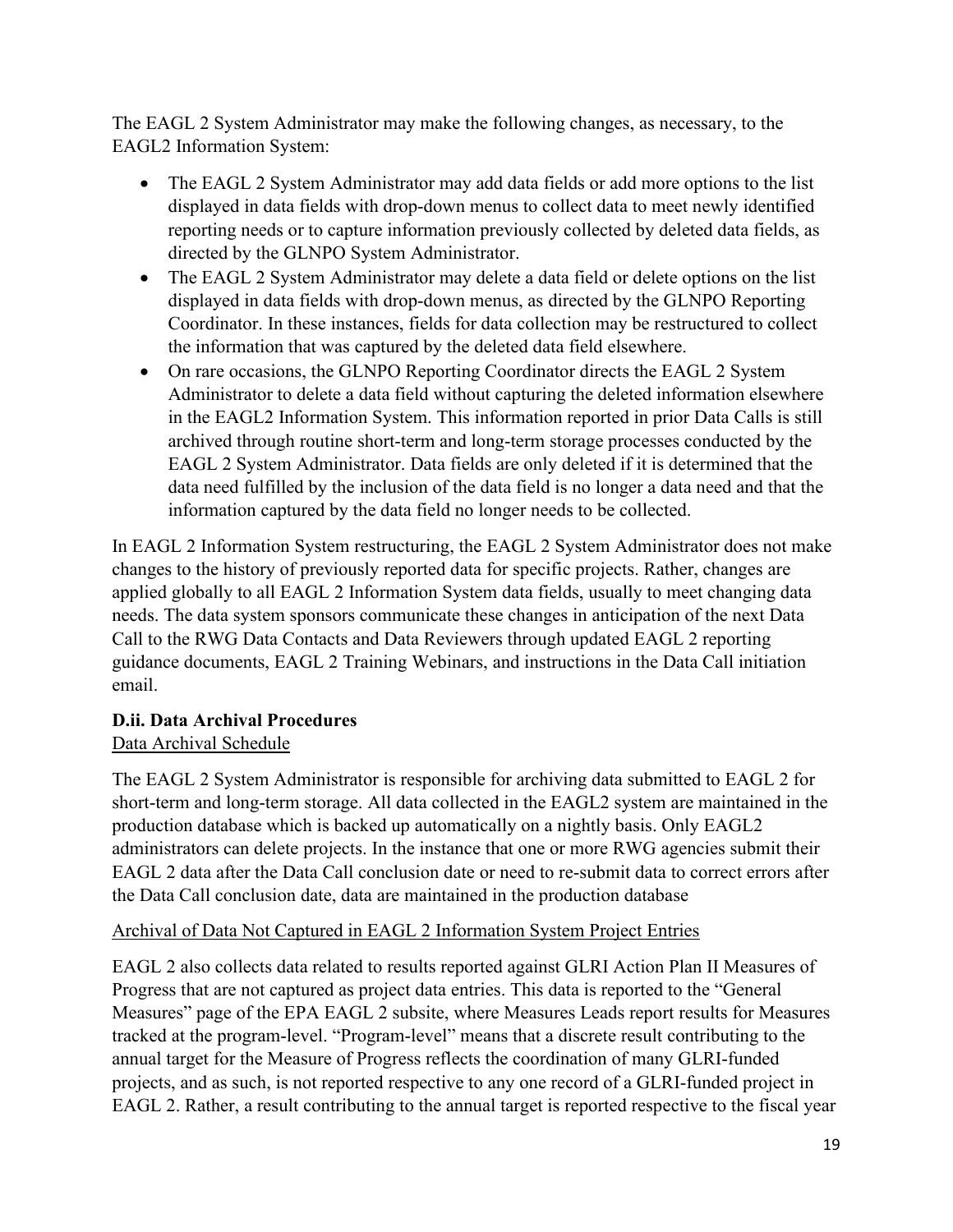in which the result was achieved and is reported solely by the EPA in the "General Measures" section of the EPA EAGL 2 subsite. Because this data is taken from the General Measures page of the USEPA EAGL 2 subsite and reported directly in the Annual Report to Congress and the President, there is no project-level information to be archived by the EAGL 2 System Administrator for short-term or long-term storage.

#### <span id="page-19-0"></span>**D.iii. Data Transformation Processes**

As the data system sponsor, the USEPA via Great Lakes National Program Office staff, is responsible for transforming data submitted to EAGL 2 for final reporting. Data transformation procedures are conducted by, or on behalf of, the respective Measure Lead for each Measure of Progress, as facilitated by the EAGL 2 System Administrator, and coordinated by the GLNPO Reporting Coordinator. Data sources and data collection processes for each Measure of Progress are included in Section 10 of the respective definition of progress for each Measure in the Measures Reporting Plan. Data is "transformed" as described below to determine total results for each Measure.

EAGL2 includes three types of Measures:

- Direct Measures: 1.2.1, 1.3.1, 2.1.1, 2.1.2, 2.1.3, 2.2.1, 2.3.1, 3.1.1, 3.1.2, 3.2.1, 3.2.2, 4.1.1, 4.1.2, 5.1.1
- Program Measures: 1.1.1, 1.1.2, 1.1.3
- Inquiry Measures: 2.3.2, 3.3.1, 3.3.2, 4.2.1, 5.2.1.,5.2.2

Results for Direct Measures are taken directly from EAGL 2 and totaled without rounding decimal values.

Results for Program Measures are provided by the respective Measure Lead and totaled. These totals do not come from individual projects; but are the combination of results achieved through coordinated work done under many projects. Measure Leads report results contributing toward General Measures in the "General Measures" EAGL 2 subsite as an accomplishment of the program and by the fiscal year in which the result is achieved.

Results for Inquiry Measures are provided by the respective Measure Lead and totaled. When projects are entered in EAGL2, RWG agencies indicate whether the project will have numeric results and may enter those results. Projects without numeric results still support applicable measures. EPA Measure Leads contact applicable agencies regarding results for these Inquiry Measures and then enter any final results from those inquiries into EAGL 2.

Following RWG data entry, independent review, and submission, EPA Measure Leads<sup>[1](#page-19-1)</sup> complete data transformation, including conducting a reasonableness check<sup>[2](#page-19-2)</sup> of the results for their respective measures. Through the course of data transformation, EPA Measure Leads may note data entry that is inconsistent with EAGL 2 reporting guidance. In such cases, the Measures Leads contact the RWG Agency's Data Contact to resolve any issues, since those agencies are

<span id="page-19-1"></span><sup>&</sup>lt;sup>1</sup> Other GLNPO staff or interns may assist Measure Leads in this and other functions.

<span id="page-19-2"></span> $2$  The reasonableness check includes a review of (i) the most significant (generally largest) results for a measure and (ii) final project results substantially lower or higher than the expected results.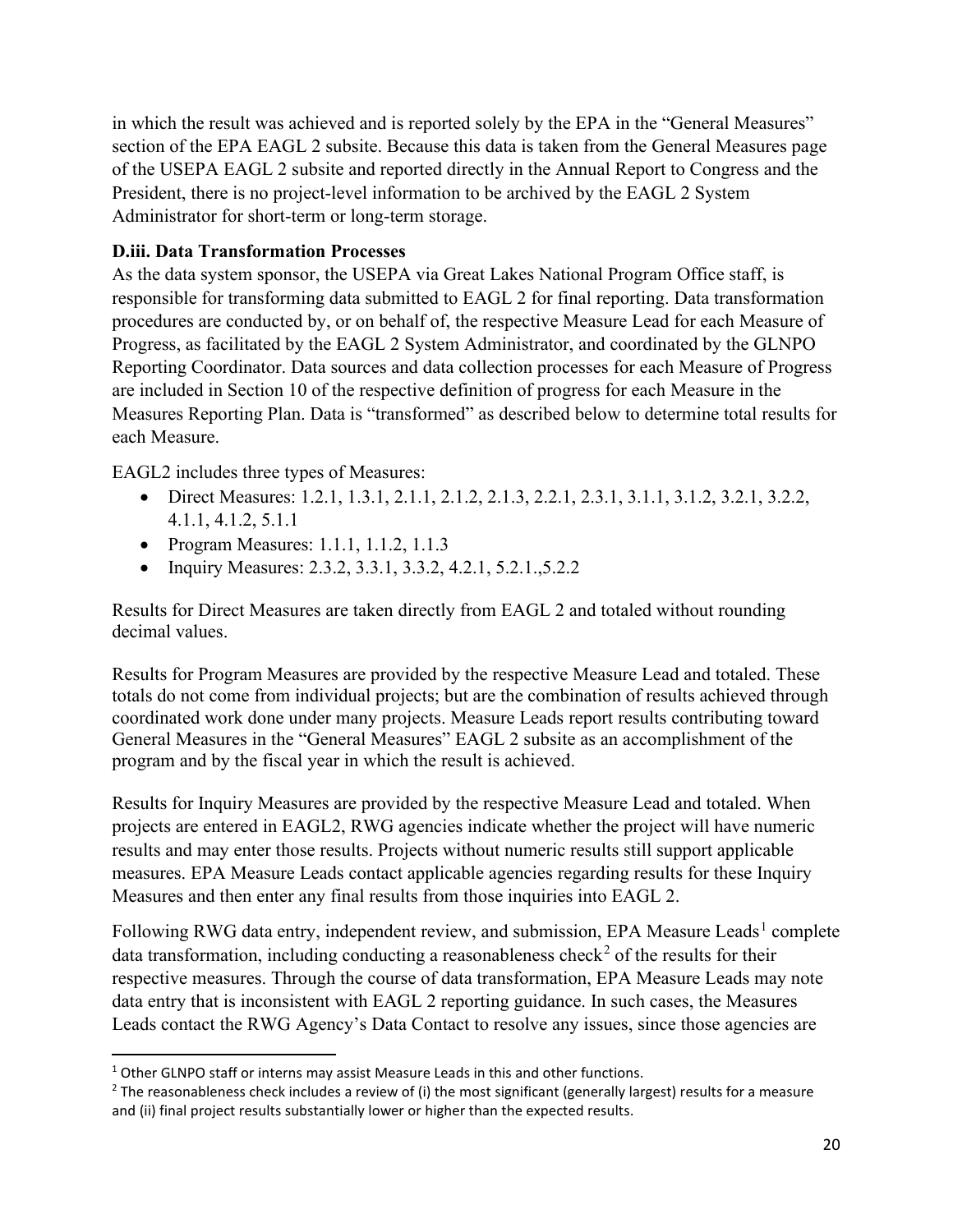the data owners. It is the data owner's responsibility to ensure that results submitted to EAGL 2 are current, accurate, complete, and consistent with EAGL 2 reporting guidance. If data inconsistencies cannot be resolved before results are needed for Final Reporting, that data is not counted for that reporting period. If the inconsistency is subsequently resolved, results for the respective project will be adjusted by a positive or negative data entry in the next reporting period for which Final Reporting has not yet been done.

Transformed results are posted to the "GPRA" EAGL 2 subsite and are used to fulfill the GLRI's final reporting obligations including the GLRI Annual Report to Congress. Such reported results may be rounded. The EAGL 2 System Administrator uses the updated records of projects submitted through EAGL 2 to update GLRI.us.

# <span id="page-20-0"></span>**D.iv. Making Changes to EAGL 2 to Meet Emerging Data Needs**

As necessary, and usually on an annual basis, the Data System Sponsors work together to identify emerging data needs and determine how to update EAGL 2 to meet those data needs. Typically, EPA Measure Leads and the GLNPO Reporting Coordinator identify emerging data needs to capture information that:

- Improves data quality
- Improves planning & budgeting process
- Better fulfills GLRI final reporting obligations
- Enables GLNPO to more effectively and efficiently respond to inquiries about the GLRI from EPA management and from private and public stakeholders such as elected officials, tribal governments and organizations, EPA headquarters, community groups, private citizens, etc.

The GLNPO Reporting Coordinator works with the EAGL 2 System Administrator to design and implement changes to the EAGL 2 Information System to capture the information needed to meet the identified emerging data needs. Changes are made accordingly where necessary, and notice of changes is communicated to RWG Agency Data Contacts and Data Reviewers through the dissemination of updated EAGL 2 reporting guidance, in EAGL 2 Training Webinars, and general emails of notice, including the initiation email for the next EAGL 2 Data Call.

# <span id="page-20-1"></span>**D.v. Making Changes to the EAGL 2 Reporting Guidance**

As necessary, the Data System Sponsors make changes to the EAGL 2 Reporting Guidance. "EAGL 2 Reporting Guidance" includes the GLRI Action Plan III Measures Reporting Plan and Data Entry Guidance. Generally, these changes are based on:

- The need to address situations that arose in the prior Data Call that are not addressed in the existing guidance
- The need to address newly identified data needs or new data fields
- Common errors identified through system-wide audits or identified while conducting data transformation processes
- Other changes to the GLRI that are relevant to the EAGL 2 Reporting Guidance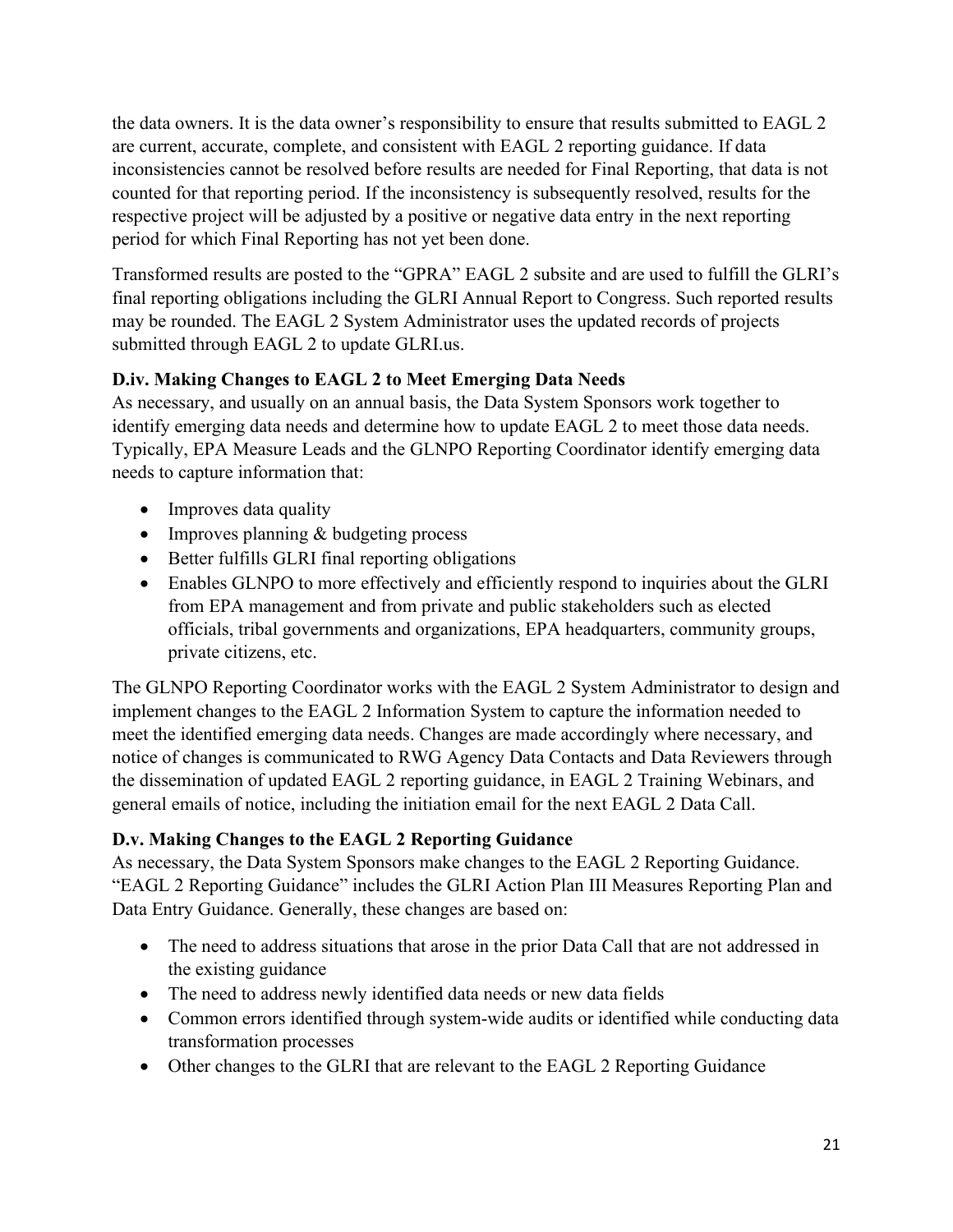As the owners and authors of their respective Measures of Progress, changes to the Measures Reporting Plan are usually initiated and made by EPA Measure Leads. While changes to Data Entry Guidance are made by the EAGL 2 System Administrator, Data System Sponsors all work together to identify necessary revisions to Data Entry Guidance. The GLNPO Reporting Coordinator oversees and reviews these changes to ensure that changes are made to maintain consistency of reporting for the GLRI.

For the convenience of EAGL 2 users, changes are summarized in a "Summary of Changes" section in the Measures Reporting Plan, noted in the introductory "Basic Instructions" section of Data Entry Guidance, and are communicated in EAGL 2 Training Webinars that are hosted by the EAGL 2 System Administrator in anticipation of the next EAGL 2 Data Call.

As changes to EAGL 2 Reporting Guidance are finalized, the EAGL 2 System Administrator posts the final updated versions to EAGL 2. The GLNPO Reporting Coordinator emails RWG Data Contacts and Data Reviewers, copying the RWG, to inform them when the updated guidance is posted to EAGL 2.

Prior posted versions of the Measures Reporting Plan are stored in the EAGL 2 System Administrator's files for reference when conducting system-wide audits.

# <span id="page-21-0"></span>**D.vi. System Auditing Procedures**

As the EAGL 2 Information System data sponsors, USEPA initiated annual system-wide audits beginning in FY2017. These system-wide audits assess the Project Results Data fields (see III.D.iii above) for projects selected for audit relevant to the 9 *Action Plan III* Measures of Progress specified below. These Measures have numeric results and have EAGL 2 data entries that can be totaled to get a cumulative result<sup>[3](#page-21-1)</sup>. Such Measures of Progress are:

- Measure 2.1.1 Rapid responses or exercises conducted.
- Measure 2.2.1 Aquatic/terrestrial acreage controlled.
- Measure 3.1.1 Estimated pounds of phosphorus reductions from conservation practice implementation throughout Great Lakes watersheds.
- Measure 3.1.2 Acres receiving technical or financial assistance on nutrient management in priority watersheds.
- Measure 3.2.1 Estimated gallons (in millions) of untreated stormwater runoff captured or treated.
- Measure 3.2.2 Miles of Great Lakes shoreline and riparian corridors restored or protected.
- Measure 4.1.1 Acres of coastal wetland, nearshore, and other habitats restored, protected, or enhanced.
- Measure  $4.1.2 -$  Miles of connectivity established for aquatic species.
- Measure 5.1.1 Youth impacted through education and stewardship projects.

<span id="page-21-1"></span><sup>&</sup>lt;sup>3</sup> This list does not include Measures for which projects support the Measure, but do not directly provide a numeric result or the information to identify results is outside of EAGL 2 such as those for Focus Area 1 and those for numbers of activities, technologies, collaboratives, practices, tools, species, monitoring, or priorities.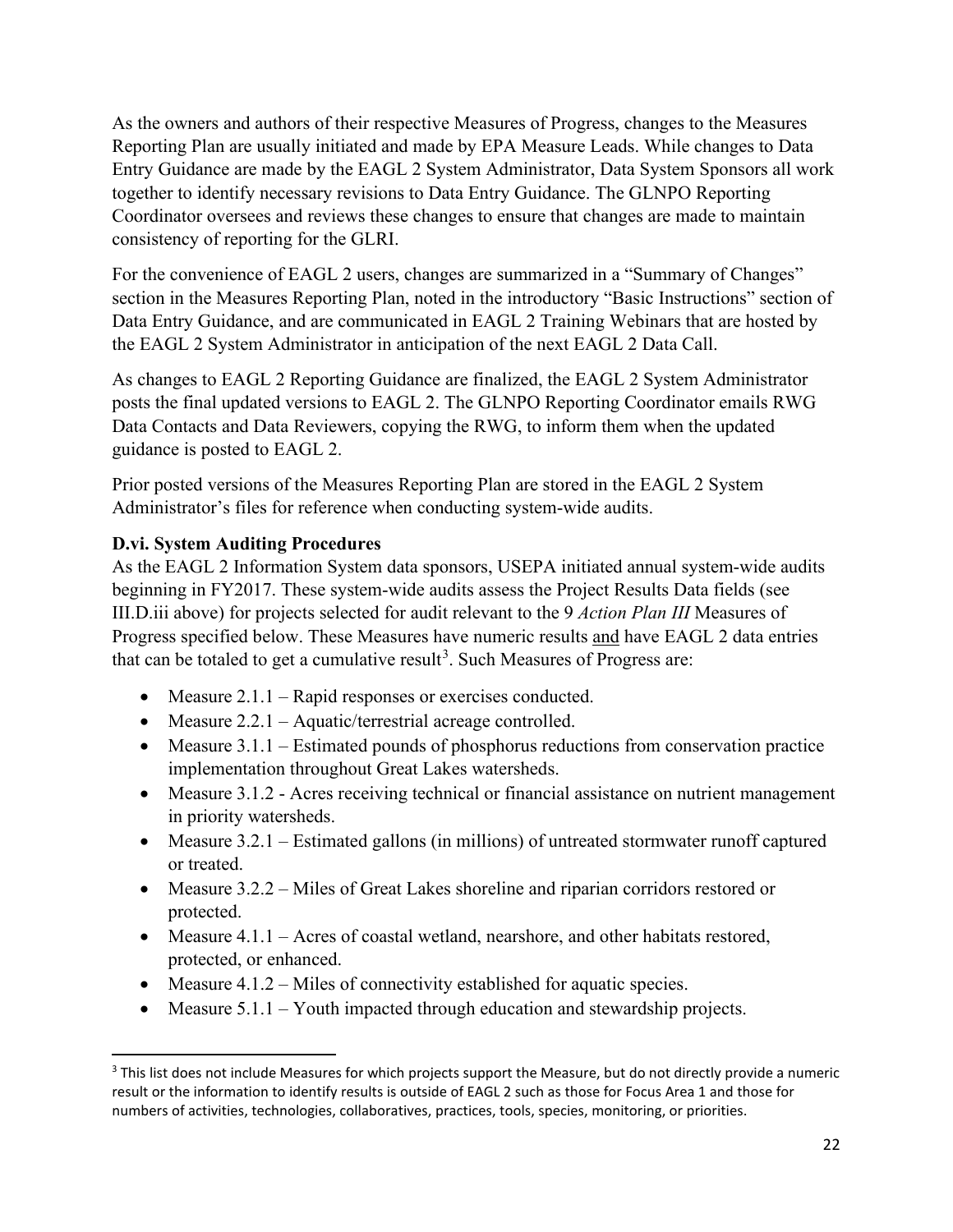In addition to the USEPA-directed system-wide audits, the GLRI relies on the data owners – RWG agencies – to perform individual reviews and audits of all data fields for data the RWG agency has submitted to the EAGL 2 Information System. This includes any data fields not assessed by USEPA-directed system-wide audits (such as Project Identification Data Fields, Program Management Data Fields, Supplemental Project Results Data Fields, and Project Results Data Fields relevant to tracking *Action Plan III* Measures of Progress with no annual targets, as specified above in Section III.D.iii ) This also includes any data fields that are assessed by USEPA-directed system-wide audits (Project Results Data for tracking *Action Plan III* Measures of Progress with annual targets, as specified in Section III.D.iii above). As a part of this internal audit, data owners are also responsible for revising the internal systems and procedures they use to complete data entry into the EAGL 2 Information System in order to address any sources of errors affecting data quality.

#### EAGL 2 System-Wide Audit Framework

The EAGL 2 system-wide audit assesses the accuracy, completeness, consistency, and currency (respective to the Data Call for which the results were submitted) of reported results for each audited Measure of Progress. The purpose of the assessment is to identify sources of error in order to implement systematic and procedural changes that improve the data quality of future results. The audit is considered "system-wide" because, as opposed to internal audits conducted by RWG agencies on data they submit to EAGL 2, the system-wide audit reviews data submitted by all RWG agencies.

The system-wide audit assesses whether stored records and documentation justify the submitted result and whether the reported result meets Measure of Progress definitions. RWG agencies are responsible for submitting and storing all records and documentation used to support results the agency submits to EAGL 2. Data is reviewed for its compliance with the reporting guidance and Measure of Progress definitions available at the time the data was submitted to EAGL 2.

GLNPO conducts system-wide audits of EAGL 2 data annually such that all reported results from the previous year for applicable measures are potentially be subject to audit. This is a change from previous practice of selecting projects from half of the agencies every other year. This change coincides with a procedural change by which, starting with FY 2020 results, agencies are required to submit supporting documentation into EAGL2 along with their reported results.

*FY of the Audit:* During the second quarter (January-March) of each fiscal year, GLNPO will initiate the system-wide audit of EAGL 2 data. This is intended to allow sufficient time to ensure data transformation processes for the previous fiscal year are completed before the audit is initiated. (Data transformation processes are dependent on accurate, complete, current, and consistent data submitted by RWG Agencies. The lag provides time for late or revised submissions.)

*FY in which Data is Reported:* The audit will be conducted on results reported for the immediately preceding reporting period (October 1 – September 30 of the previous year).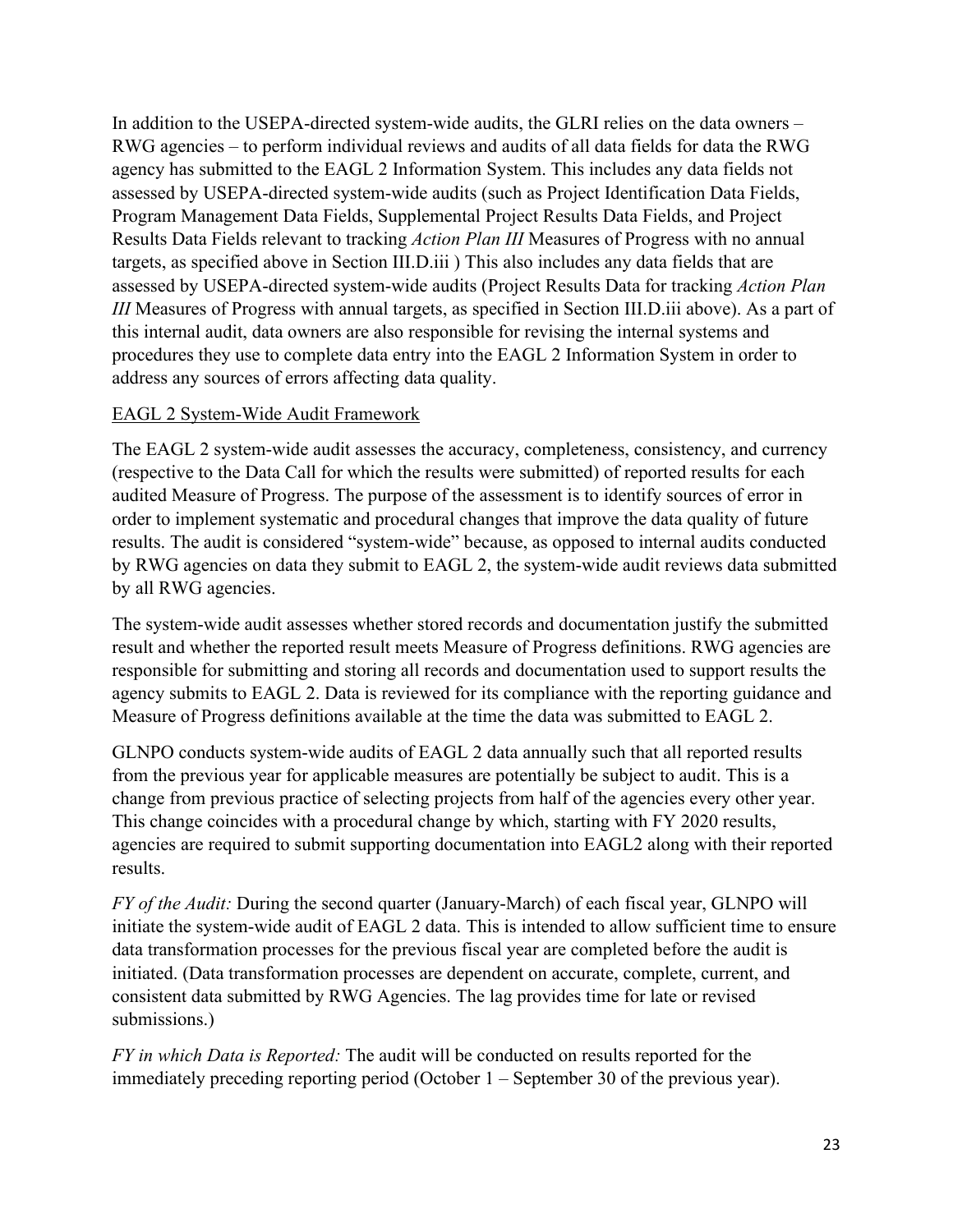Reported results will be compared with the Agency-submitted supporting documentation in EAGL 2 for the applicable measures.

*Data Owner:* GLNPO will review the results reported in EAGL 2 to determine which agencies own that data. Results contributing to the annual target are reported at the project-level for the 11 measures specified in Section E. vi. above, meaning that RWG Agencies report results respective to each record of a GLRI-funded project in EAGL 2 that achieved a contributing result.

Projects reporting results for the specified 9 measures are considered to be "Eligible Projects." To conduct the audit, GLNPO will select two groups of projects from the Eligible Projects – a targeted group and a random group.

- The targeted group will generally consist of all Eligible Projects that contributed 5% or more of the reported results for any of the specified Measures; however, a threshold greater than 5% may be established for Measures for which results come from a small number of projects (*e.g.,* if in a given year, there were only 8 rapid responses, each would constitute 12.5% of the total; in that case an adjustment would be made so that all 8 of those projects would not be audited).
- The random group will generally consist of (i) 10% of each Agency's Eligible Projects plus (ii) additional random selections as needed from any Agency so that a minimum of 10% of the Eligible Projects is selected for each Measure. (Each Agency's projects for the random group are first selected randomly from among all of its Eligible Projects, regardless of the Measure, in an amount that, when added to the Agency's projects in the targeted group, totals at least 10% of its Eligible Projects. Additional random selections are made if needed to achieve the 10% requirement for particular Measures.) Random selection is done to create a representative sample.

GLNPO will audit all of the results for each of these two groups. In conducting the audit, GLNPO will compare reported results with information in the supporting documentation. If supporting documentation is not sufficient to verify the reported results, GLNPO will contact the Data Owner for an explanation and/or additional supporting documentation.

Measures 1.1.1, 1.1.2, and 1.1.3 are tracked at the program-level. This means that a discrete result contributing to the annual target reflects the results from many contributing projects and cannot be attributed to any single record of a GLRI-funded project. Rather, the result corresponds to the fiscal year in which the result was achieved and is reported solely by the EPA in the "General Measures" section of the USEPA EAGL 2 subsite. In conjunction with the audit, GLNPO will also review program files to verify the accuracy of reported results for Measures 1.1.1, 1.1.2, and 1.1.3.

Actions taken to address sources of error identified in the system-wide audit are determined after the audit is concluded. RWG Agencies will be involved in providing input and advice to improve the audit process. The determined course of action is dependent on the results of the audit. Actions USEPA may take include, but are not limited to: